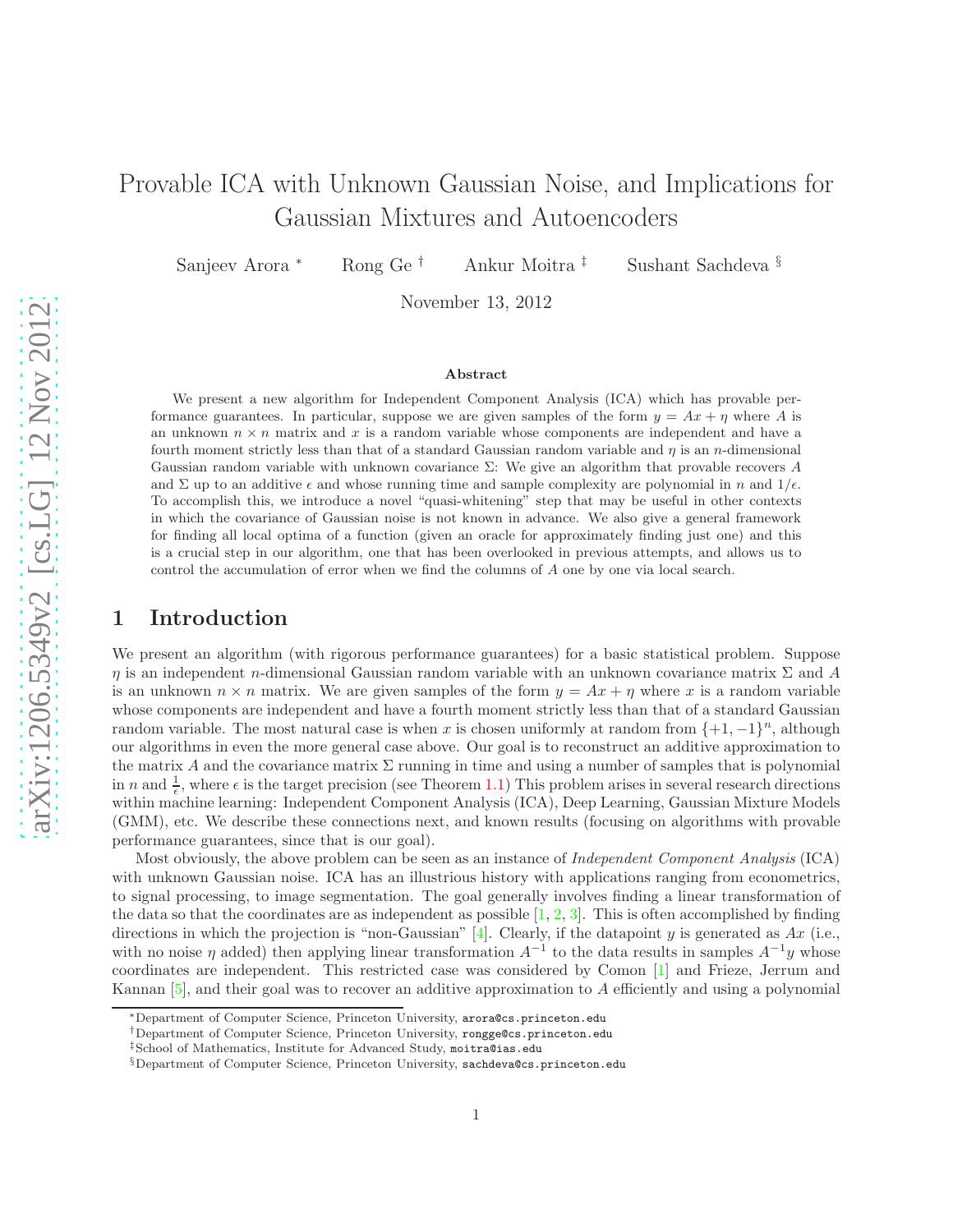number of samples. (We will later note a gap in their reasoning, albeit fixable by our methods. See also recent papers by Anandkumar *et al.*, Hsu and Kakade<sup>[\[6,](#page-12-5) [7\]](#page-12-6)</sup>, that do not use local search and avoids this issue.) To the best of our knowledge, there are currently no known algorithms with provable guarantees for the more general case of ICA with Gaussian noise (this is especially true if the covariance matrix is unknown, as in our problem), although many empirical approaches are known. (eg. [\[8\]](#page-12-7), the issue of "empirical" vs "rigorous" is elaborated upon after Theorem [1.1.](#page-1-0))

The second view of our problem is as a concisely described *Gaussian Mixture Model*. Our data is generated as a mixture of  $2^n$  identical Gaussian components (with an unknown covariance matrix) whose centers are the points  $\{Ax : x \in \{-1,1\}^n\}$ , and all mixing weights are equal. Notice, this mixture of  $2^n$  Gaussians admits a concise description using  $O(n^2)$  parameters. The problem of learning Gaussian mixtures has a long history, and the popular approach in practice is to use the EM algorithm [\[9\]](#page-12-8), though it has no worst-case guarantees (the method may take a very long time to converge, and worse, may not always converge to the correct solution). An influential paper of Dasgupta [\[10\]](#page-12-9) initiated the program of designing algorithms with provable guarantees, which was improved in a sequence of papers [\[11,](#page-12-10) [12,](#page-12-11) [13,](#page-12-12) [14\]](#page-13-0). But in the current setting, it is unclear how to apply any of the above algorithms (including  $EM$ ) since the trivial application would keep track of exponentially many parameters – one for each component. Thus, new ideas seem necessary to achieve polynomial running time.

The third view of our problem is as a simple form of *autoencoding* [\[15\]](#page-13-1). This is a central notion in Deep Learning, where the goal is to obtain a compact representation of a target distribution using a multilayered architecture, where a complicated function (the target) can be built up by composing layers of a simple function (called the autoencoder  $[16]$ ). The main tenet is that there are interesting functions which can be represented concisely using many layers, but would need a very large representation if a "shallow" architecture is used instead). This is most useful for functions that are "highly varying" (i.e. cannot be compactly described by piecewise linear functions or other "simple" local representations). Formally, it is possible to represent using just (say)  $n^2$  parameters, some distributions with  $2^n$  "varying parts" or "interesting regions." The *Restricted Boltzmann Machine* (RBM) is an especially popular autoencoder in Deep Learning, though many others have been proposed. However, to the best of our knowledge, there has been no successful attempt to give a *rigorous* analysis of Deep Learning. Concretely, if the data is indeed generated using the distribution represented by an RBM, then do the popular algorithms for Deep Learning [\[17\]](#page-13-3) learn the model parameters *correctly* and in *polynomial* time? Clearly, if the running time were actually found to be exponential in the number of parameters, then this would erode some of the advantages of the compact representation.

How is Deep Learning related to our problem? As noted by Freund and Haussler [\[18\]](#page-13-4) many years ago, an RBM with real-valued visible units (the version that seems more amenable to theoretical analysis) is precisely a mixture of exponentially many standard Gaussians. It is parametrized by an  $n \times m$  matrix A and a vector  $\theta \in \mathbb{R}^n$ . It encodes a mixture of *n*-dimensional standard Gaussians centered at the points  ${Ax : x \in {-1,1}^m}$ , where the mixing weight of the Gaussian centered at  $Ax$  is  $\exp(||Ax||_2^2 + \theta \cdot x)$ . This is of course reminiscent of our problem. Formally, our algorithm can be seen as a nonlinear autoencoding scheme analogous to an RBM but with uniform mixing weights. Interestingly, the algorithm that we present here looks nothing like the approaches favored traditionally in Deep Learning, and may provide an interesting new perspective.

#### 1.1 Our results and techniques

We give a provable algorithm for ICA with unknown Gaussian noise. We have not made an attempt to optimize the quoted running time of this model, but we emphasize that this is in fact the first algorithm with provable guarantees for this problem and moreover we believe that in practice our algorithm will run almost as fast as the usual ICA algorithms, which are its close relatives.

<span id="page-1-0"></span>**Theorem 1.1** (Main, Informally). *There is an algorithm that recovers the unknown* A and  $\Sigma$  *up to additive error*  $\epsilon$  *in each entry in time that is polynomial in* n,  $||A||_2$ ,  $||\Sigma||_2$ ,  $1/\epsilon$ ,  $1/\lambda_{\min}(A)$  *where*  $||\cdot||_2$  *denotes the operator norm and*  $\lambda_{\min}(\cdot)$  *denotes the smallest eigenvalue.*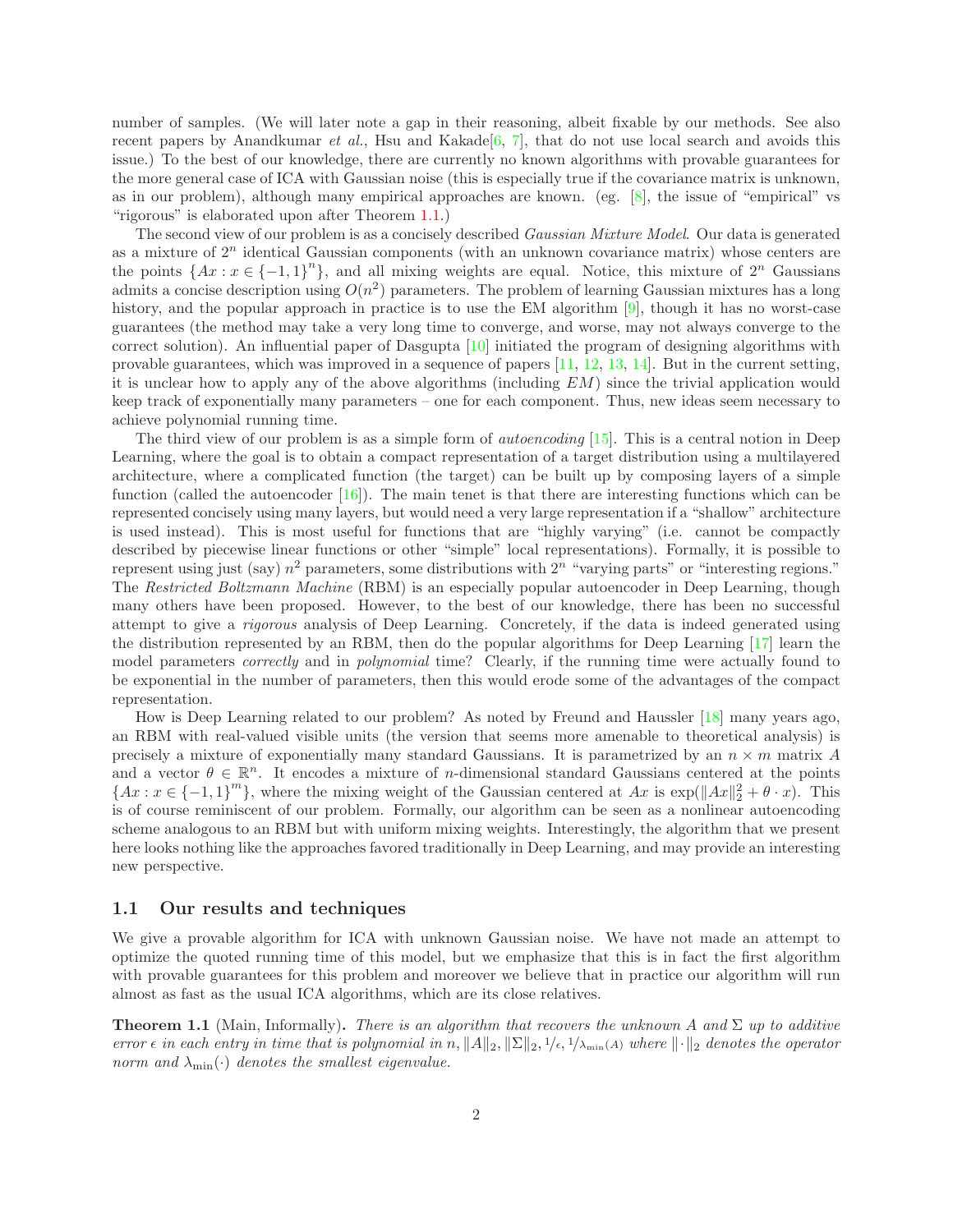The classical approach for ICA initiated in Comon [\[1\]](#page-12-0) and Frieze, Jerrum and Kannan [\[5\]](#page-12-4)) is for the noiseless case in which  $y = Ax$ . The first step is *whitening*, which applies a suitable linear transformation that makes the variance the same in all directions, thus reducing to the case where A is a *rotation* matrix. Given samples  $y = Rx$  where R is a rotation matrix, the rows of R can be found in principle by computing the vectors u that are local minima of  $E[(u \cdot y)^4]$ . Subsequently, a number of works (see e.g. [\[19,](#page-13-5) [20\]](#page-13-6)) have focused on giving algorithms that are robust to noise. A popular approach is to use the fourth order *cumulant* (as an alternative to the fourth order moment) as a method for "denoising," or any one of a number of other functionals whose local optima reveal interesting directions. However, theoretical guarantees of these algorithms are not well understood.

The above procedures in the noise-free model can *almost* be made rigorous (i.e., provably polynomial running time and number of samples), except for one subtlety: it is unclear how to use local search to find *all* optima in polynomial time. In practice, one finds a single local optimum, projects to the subspace orthogonal to it and continues recursively on a lower-dimensional problem. However, a naive implementation of this idea is unstable since approximation errors can accumulate badly, and to the best of our knowledge no rigorous analysis has been given prior to our work. (This is not a technicality: in some similar settings the errors are known to blow up exponentially  $[21]$ .) One of our contributions is a modified local search that avoids this potential instability and finds all local optima in this setting. (Section [4.2.](#page-7-0))

Our major new contribution however is dealing with noise that is an unknown Gaussian. This is an important generalization, since many methods used in ICA are quite unstable to noise (and a wrong estimate for the covariance could lead to bad results). Here, we no longer need to assume we know even rough estimates for the covariance. Moreover, in the context of Gaussian Mixture Models this generalization corresponds to learning a mixture of many Gaussians where the covariance of the components is not known in advance.

We design new tools for denoising and especially whitening in this setting. Denoising uses the fourth order cumulant instead of the fourth moment used in [\[5\]](#page-12-4) and whitening involves a novel use of the Hessian of the cumulant. Even then, we cannot reduce to the simple case  $y = Rx$  as above, and are left with a more complicated functional form (see "quasi-whitening" in Section [2.](#page-2-0)) Nevertheless, we can reduce to an optimization problem that can be solved via local search, and which remains amenable to a rigorous analysis. The results of the local optimization step can be then used to simplify the complicated functional form and recover A as well as the noise Σ. We defer many of our proofs to the supplementary material section, due to space constraints.

In order to avoid cluttered notation, we have focused on the case in which x is chosen uniformly at random from  $\{-1, +1\}^n$ , although our algorithm and analysis work under the more general conditions that the coordinates of x are (i) independent and (ii) have a fourth moment that is less than three (the fourth moment of a Gaussian random variable). In this case, the functional  $P(u)$  (see Lemma [2.2\)](#page-3-0) will take the same form but with weights depending on the exact value of the fourth moment for each coordinate. Since we already carry through an unknown diagonal matrix D throughout our analysis, this generalization only changes the entries on the diagonal and the same algorithm and proof apply.

# <span id="page-2-0"></span>2 Denoising and quasi-whitening

As mentioned, our approach is based on the fourth order cumulant. The cumulants of a random variable are the coefficients of the Taylor expansion of the logarithm of the characteristic function [\[22\]](#page-13-8). Let  $\kappa_r(X)$ be the  $r^{th}$  cumulant of a random variable X. We make use of:

Fact 2.1. *(i)* If X has mean zero, then  $\kappa_4(X) = \mathbf{E}[X^4] - 3\mathbf{E}[X^2]^2$ . *(ii)* If X is Gaussian with mean  $\mu$  and *variance*  $\sigma^2$ , then  $\kappa_1(X) = \mu$ ,  $\kappa_2(X) = \sigma^2$  and  $\kappa_r(X) = 0$  for all  $r > 2$ . (iii) If X and Y are independent, *then*  $\kappa_r(X + Y) = \kappa_r(X) + \kappa_r(Y)$ *.* 

The crux of our technique is to look at the following functional, where y is the random variable  $Ax + \eta$ whose samples are given to us. Let  $u \in \mathbb{R}^n$  be any vector. Then  $P(u) = -\kappa_4(u^T y)$ . Note that for any u we can compute  $P(u)$  reasonably accurately by drawing sufficient number of samples of y and taking an empirical average. Furthermore, since x and  $\eta$  are independent, and  $\eta$  is Gaussian, the next lemma is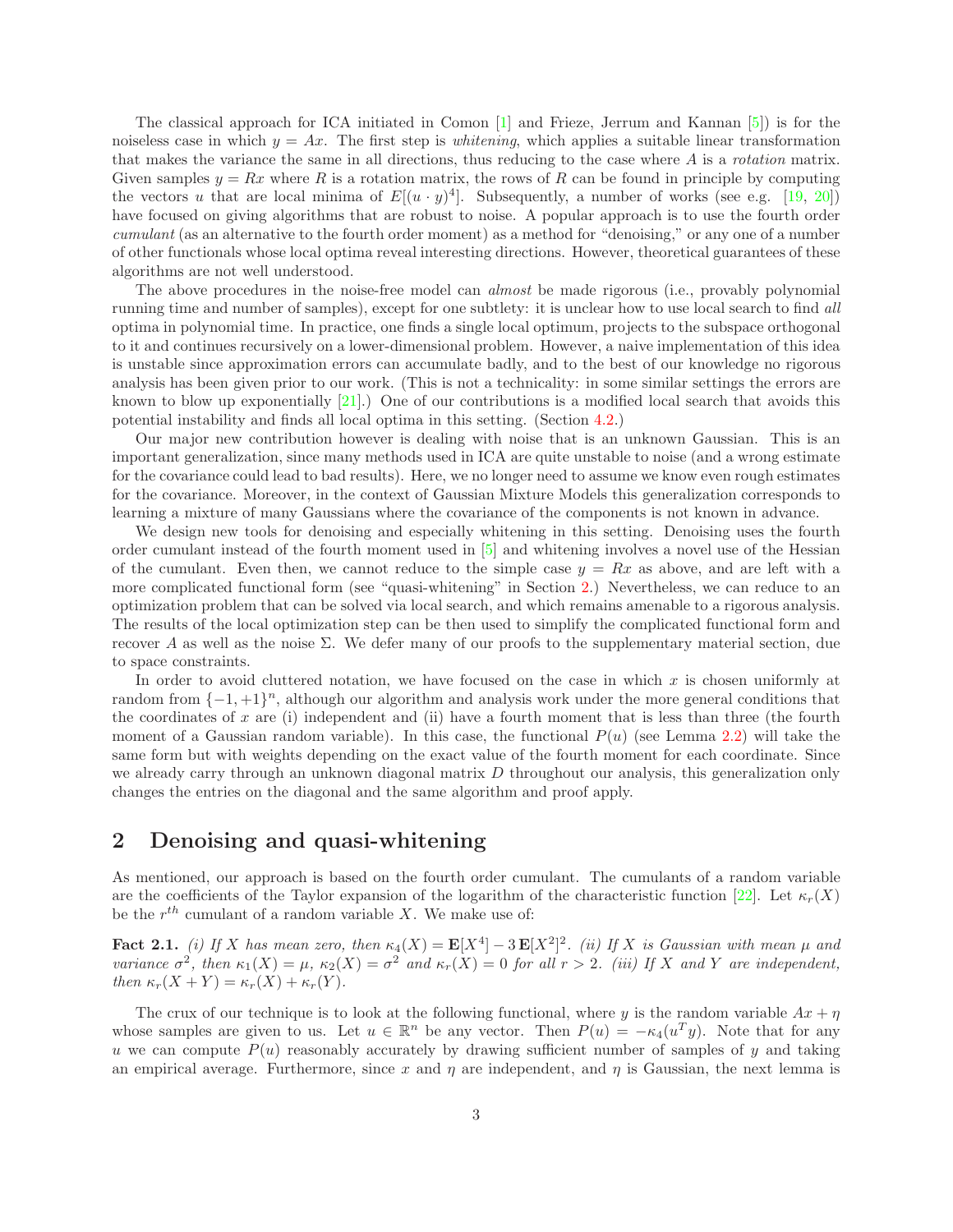immediate. We call it "denoising" since it allows us empirical access to some information about A that is uncorrupted by the noise  $\eta$ .

# <span id="page-3-0"></span>**Lemma 2.2** (Denoising Lemma).  $P(u) = 2 \sum_{i=1}^{n} (u^T A)^4_i$ .

**Proof:** The crucial observation is that  $u^T y = u^T A x + u^T \eta$  is the sum of two independent random variables, Ax and  $\eta$  and that  $P(u) = -\kappa_4(u^T A x + u^T \eta) = -\kappa_4(u^T A x) - \kappa_4(u^T \eta) = -\kappa_4(u^T A x)$ . So in fact, the functional P(u) is invariant under additive Gaussian noise independent of the variance matrix Σ. This vastly simplifies our computation:

$$
\mathbf{E}[(u^T A x)^4] = \sum_{i=1}^n (u^T A)_i^4 \mathbf{E}[x_i^4] + 6 \sum_{i < j} (u^T A)_i^2 (u^T A)_j^2 \mathbf{E}[x_i^2] \mathbf{E}[x_j^2]
$$
\n
$$
= \sum_{i=1}^n (u^T A)_i^4 + 6 \sum_{i < j} (u^T A)_i^2 (u^T A)_j^2 = -2 \sum_{i=1}^n (u^T A)_i^4 + 3(u^T A A^T u)^2
$$

Furthermore  $\mathbf{E}[(u^T Ax)^2]^2 = (u^T AA^T u)^2$  and we conclude that

$$
P(u) = -\kappa_4(u^T y) = -\mathbf{E}[(u^T A x)^4] + 3\mathbf{E}[(u^T A x)^2]^2 = 2\sum_{i=1}^n (u^T A)_i^4.
$$

 $\blacksquare$ 

### 2.1 Quasi-whitening via the Hessian of  $P(u)$

In prior works on ICA, *whitening* refers to reducing to the case where  $y = Rx$  for some some rotation matrix R. Here we give a technique to reduce to the case where  $y = RDx + \eta'$  where  $\eta'$  is some other Gaussian noise (still unknown), R is a rotation matrix and D is a diagonal matrix that depends upon A. We call this *quasi-whitening.* Quasi-whitening suffices for us since local search using the objective function  $\kappa_4(u^T y)$  will give us (approximations to) the rows of  $RD$ , from which we will be able to recover A.

Quasi-whitening involves computing the Hessian of  $P(u)$ , which recall is the matrix of all 2nd order partial derivatives of  $P(u)$ . Throughout this section, we will denote the Hessian operator by  $\mathcal{H}$ . In matrix form, the Hessian of  $P(u)$  is

$$
\frac{\partial^2}{\partial u_i \partial u_j} P(u) = 24 \sum_{k=1}^n A_{i,k} A_{j,k} (A_k \cdot u)^2; \, \mathcal{H}(P(U)) = 24 \sum_{k=1}^n (A_k \cdot u)^2 A_k A_k^T = AD_A(u) A^T
$$

where  $A_k$  is the k-th column of the matrix A (we use subscripts to denote the columns of matrices throught the paper).  $D_A(u)$  is the following diagonal matrix:

<span id="page-3-1"></span>**Definition 2.3.** Let  $D_A(u)$  be a diagonal matrix in which the  $k^{th}$  entry is  $24(A_k \cdot u)^2$ .

Of course, the exact Hessian of  $P(u)$  is unavailable and we will instead compute an empirical approximation  $\widehat{P}(u)$  to  $P(u)$  (given many samples from the distribution), and we will show that the Hessian of  $\widehat{P}(u)$ is a good approximation to the Hessian of  $P(u)$ .

**Definition 2.4.** Given 2N samples  $y_1, y'_1, y_2, y'_2, ..., y_N, y'_N$  of the random variable y, let

$$
\widehat{P}(u) = \frac{-1}{N} \sum_{i=1}^{N} (u^T y_i)^4 + \frac{3}{N} \sum_{i=1}^{N} (u^T y_i)^2 (u^T y_i')^2.
$$

Our first step is to show that the expectation of the Hessian of  $\hat{P}(u)$  is exactly the Hessian of  $P(u)$ . In fact, since the expectation of  $\widehat{P}(u)$  is exactly  $P(u)$  (and since  $\widehat{P}(u)$  is an analytic function of the samples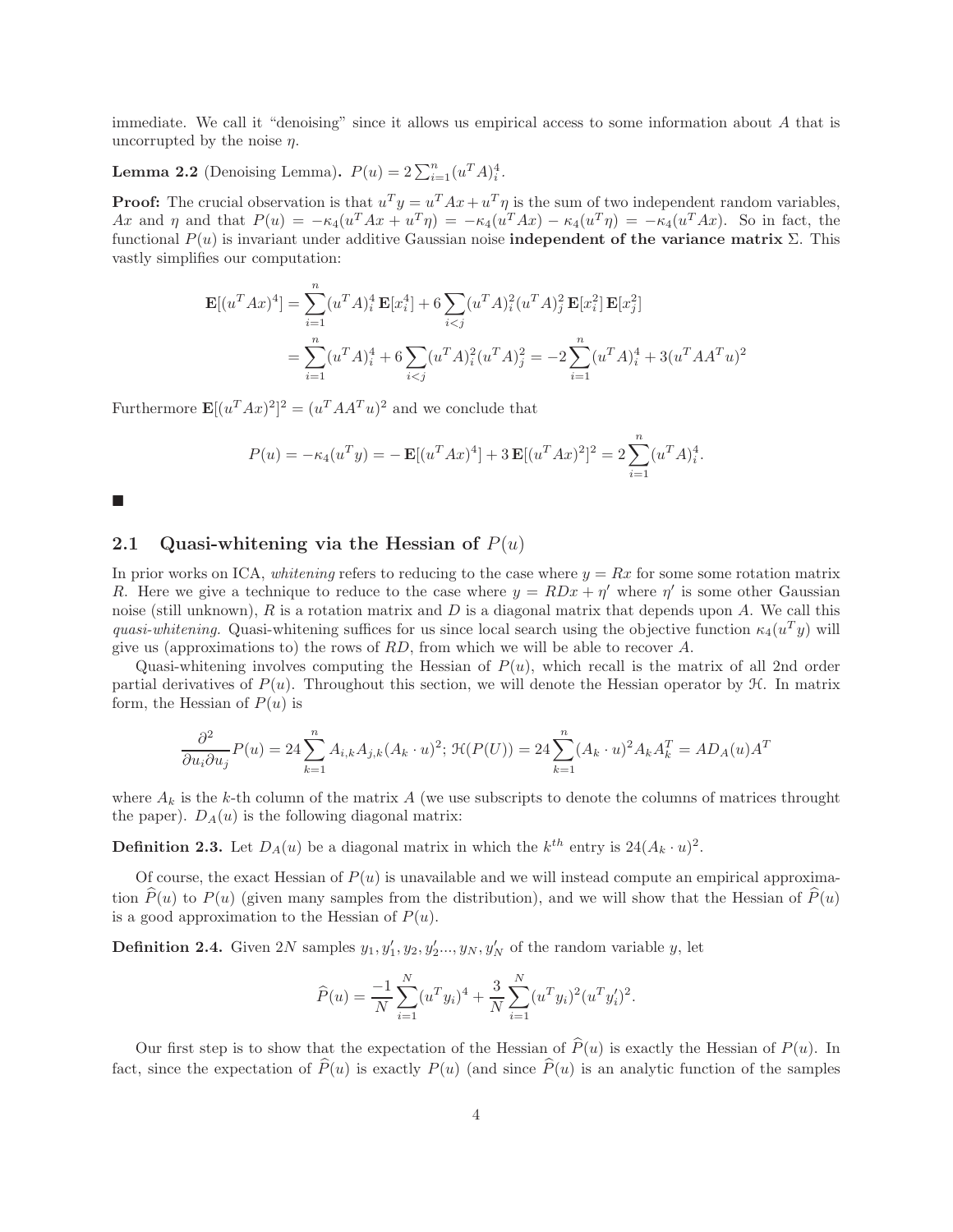and of the vector  $u$ ), we can interchange the Hessian operator and the expectation operator. Roughly, one can imagine the expectation operator as an integral over the possible values of the random samples, and as is well-known in analysis, one can differentiate under the integral provided that all functions are suitably smooth over the domain of integration.

# Claim 2.5.  $\mathbf{E}_{y,y'}[-(u^T y)^4 + 3(u^T y)^2(u^T y')^2] = P(u)$

This claim follows immediately from the definition of  $P(u)$ , and since y and y' are independent.

Lemma 2.6.  $\mathcal{H}(P(u)) = \mathbf{E}_{y,y'}[\mathcal{H}(-(u^T y)^4 + 3(u^T y)^2(u^T y')^2)]$ 

Next, we compute the two terms inside the expectation:

Claim 2.7.  $\mathcal{H}((u^T y)^4) = 12(u^T y)^2 y y^T$ 

Claim 2.8.  $\mathcal{H}((u^T y)^2 (u^T y')^2) = 2(u^T y')^2 y y^T + 2(u^T y)^2 y'(y')^T + 4(u^T y)(u^T y') (y(y')^T + (y')y^T)$ 

Let  $\lambda_{min}(A)$  denote the smallest eigenvalue of A. Our analysis also requires bounds on the entries of  $D_A(u_0)$ :

<span id="page-4-0"></span>**Claim 2.9.** *If*  $u_0$  *is chosen uniformly at random then with high probability for all i,* 

$$
\min_{i=1}^{n} \|A_i\|_2^2 n^{-4} \le D_A(u_0)_{i,i} \le \max_{i=1}^{n} \|A_i\|_2^2 \frac{\log n}{n}
$$

**Proof:** We can bound  $\max_{i=1}^n |A_i \cdot u|$  by  $\max_{i=1}^n ||A_i||_2 \frac{\log n}{\sqrt{n}}$  thus the bound for  $\max_{i=1}^n (D_A(u_0))_{i,i}$  follows. Note that with high probability the minimum absolute value of n Gaussian random variables is at least  $1/n^2$ , hence  $\min_{i=1}^{n} (D_A(u_0))_{i,i} \geq \min_{i=1}^{n} ||A_i||_2^2 n^{-4}$ .

**Lemma 2.10.** *If*  $u_0$  *is chosen uniformly at random and furthermore we are given*  $2N = \text{poly}(n, 1/\epsilon, 1/\lambda_{min}(A))$ ,  $||A||_2, ||\Sigma||_2$ ) samples of y, then with high probability we will have that  $(1 - \epsilon)AD_A(u_0)A^T \preceq \mathcal{H}(\widehat{P}(u_0))$   $\preceq$  $(1+\epsilon)AD_A(u_0)A^T$ .

Proof: First we consider each entry of the matrix updates. For example, the variance of any entry in  $\mathcal{H}((u^T y)^4) = 12(u^T y)^2 y y^T$  can be bounded by  $||y||_2^8$ , which we can bound by  $\mathbf{E}[||y||_2^8] \le O(\mathbf{E}[||Ax||_2^8 + ||\eta||_2^8]).$ This can be bounded by  $O(n^4(||A||_2^8 + ||\Sigma||_2^4))$ . This is also an upper bound for the variance (of any entry) of any of the other matrix updates when computing  $\mathcal{H}(\widehat{P}(u_0)).$ 

Applying standard concentration bounds,  $poly(n, 1/\epsilon', ||A||_2, ||\Sigma||_2)$  samples suffice to guarantee that all entries of  $\mathcal{H}(\widehat{P}(u_0))$  are  $\epsilon'$  close to  $\mathcal{H}(P(u))$ . The smallest eigenvalue of  $\mathcal{H}(P(u)) = AD_A(u_0)A^T$  is at least  $\lambda_{min}(A)^2 \min_{i=1}^n \|A_i\|_2^2 n^{-4}$  where here we have used Claim [2.9.](#page-4-0) If we choose  $\epsilon' = \text{poly}(1/n, \lambda_{min}(A), \epsilon)$ , then we are also guaranteed  $(1 - \epsilon)AD_A(u_0)A^T \preceq \mathcal{H}(\widehat{P}(u_0)) \preceq (1 + \epsilon)AD_A(u_0)A^T$  holds. ■

<span id="page-4-1"></span>**Lemma 2.11.** Suppose that  $(1 - \epsilon)AD_A(u_0)A^T \preceq \widehat{M} \preceq (1 + \epsilon)AD_A(u_0)A^T$ , and let  $\widehat{M} = BB^T$ . Then there *is a rotation matrix*  $R^*$  such that  $||B^{-1}AD_A(u_0)^{1/2} - R^*||_F \leq \sqrt{n\epsilon}$ .

The intuition is: if any of the singular values of  $B^{-1}AD_A(u_0)^{1/2}$  are outside the range  $[1-\epsilon, 1+\epsilon]$ , we can find a unit vector x where the quadratic forms  $x^T A D_A(u_0) A^T x$  and  $x^T M x$  are too far apart (which contradicts the condition of the lemma). Hence the singular values of  $B^{-1}AD_A(u_0)^{1/2}$  can all be set to one without changing the Froebenius norm of  $B^{-1}AD_A(u_0)^{1/2}$  too much, and this yields a rotation matrix. **Proof:** Let  $M = AD_A(u_0)A^T$  and let  $C = AD_A(u_0)^{1/2}$ , and so  $M = CC^T$  and  $M = BB^T$ . The condition

 $(1-\epsilon)M \preceq \tilde{M} \preceq (1+\epsilon)M$  is well-known to be equivalent to the condition that for all vectors  $x, (1-\epsilon)x^T M x \leq$  $x^T \tilde{M} x \le (1 + \epsilon) x^T M x.$ 

Suppose for the sake of contradiction that  $S = B^{-1}C$  has a singular value outside the range  $[1 - \epsilon, 1 + \epsilon]$  $\epsilon$ . Assume (without loss of generality) that S has a singular value strictly larger than  $1 + \epsilon$  (and the complementary case can be handled analogously). Hence there is a unit vector y such that  $y^T S S^T y > 1 + \epsilon$ .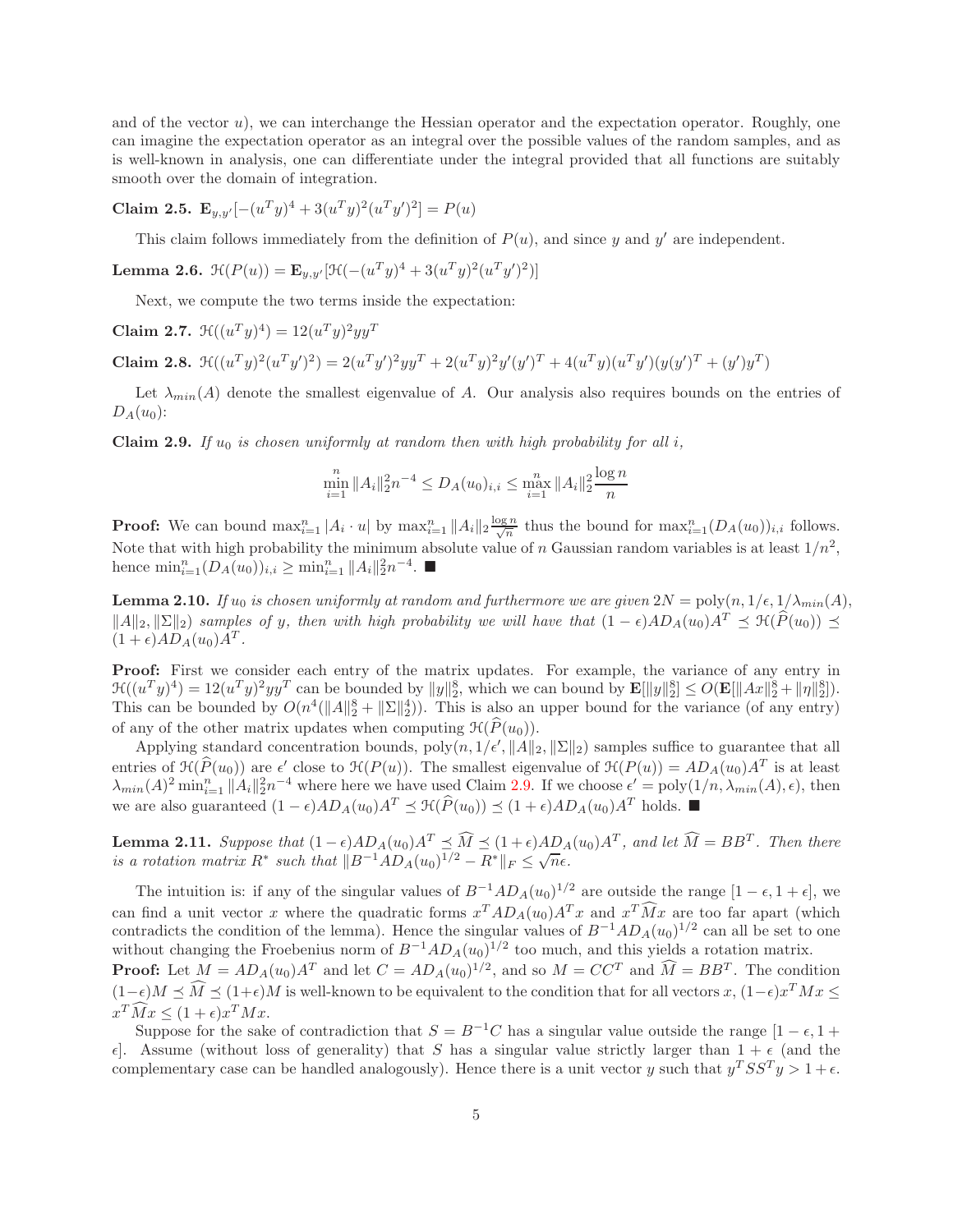But since  $BSS^TB^T = CC^T$ , if we set  $x^T = y^TB^{-1}$  then we have  $x^T\widehat{M}x = x^TBB^Tx = y^Ty = 1$  but  $x^T M x = x^T C C^T x = x^T B S S^T B^T x = y^T S S^T y > 1 + \epsilon$ . This is a contradiction and so we conclude that all of the singular values of  $B^{-1}C$  are in the range  $[1 - \epsilon, 1 + \epsilon]$ .

Let  $U\Sigma V^T$  be the singular value decomposition of  $B^{-1}C$ . If we set all of the diagonal entries in  $\Sigma$  to 1 we obtain a rotation matrix  $R^* = UV^T$ . And since the singular values of  $B^{-1}C$  are all in the range  $[1-\epsilon, 1+\epsilon]$ , we can bound the Froebenius norm of  $B^{-1}C - R^*$ :  $||B^{-1}C - R^*||_F \le \sqrt{n}\epsilon$ , as desired.

# 3 Our algorithm (and notation)

In this section we describe our overall algorithm. It uses as a blackbox the denoising and quasi-whitening already described above, as well as a routine for computing all local maxima of some "well-behaved" functions which is described later in Section [4.](#page-6-0)

Notation: Placing a hat over a function corresponds to an empirical approximation that we obtain from random samples. This approximation introduces error, which we will keep track of.

**Step 1**: *Pick a random*  $u_0 \in \mathbb{R}^n$  *and estimate the Hessian*  $\mathcal{H}(\widehat{P}(u_0))$ *. Compute* B *such that*  $\mathcal{H}(\widehat{P}(u_0))$  =  $BB<sup>T</sup>$ *. Let*  $D = D<sub>A</sub>(u<sub>0</sub>)$  *be the diagonal matrix defined in Definition [2.3.](#page-3-1)* 

**Step 2:** Take 2N samples  $y_1, y_2, ..., y_N, y'_1, y'_2, ..., y'_N$ , and let

$$
\widehat{P}'(u) = -\frac{1}{N} \sum_{i=1}^{N} (u^T B^{-1} y_i)^4 + \frac{3}{N} \left( \sum_{i=1}^{N} (u^T B^{-1} y_i)^2 (u^T B^{-1} y_i')^2 \right)
$$

which is an empirical estimation of  $P'(u)$ .

**Step 3:** Use the procedure  $\text{ALLOPT}(P'(u), \beta, \delta', \beta', \delta')$  of Section [4](#page-6-0) to compute all n local maxima of the  $function P'(u)$ .

Step 4: *Let* R *be the matrix whose rows are the* n *local optima recovered in the previous step. Use procedure* RECOVER *of Section* [5](#page-9-0) *to find* A *and*  $\Sigma$ .

Explanation: Step 1 uses the transformation  $B^{-1}$  computed in the previous Section to quasi-whiten the data. Namely, we consider the sequence of samples  $z = B^{-1}y$ , which are therefore of the form  $R'Dx + \eta'$ where  $\eta = B^{-1}\eta$ ,  $D = D_A(u_0)$  and R' is close to a rotation matrix R<sup>\*</sup> (by Lemma [2.11\)](#page-4-1). In Step 2 we look at  $\kappa_4((u^Tz))$ , which effectively denoises the new samples (see Lemma [2.2\)](#page-3-0), and thus is the same as  $\kappa_4(R'D^{-1/2}x)$ . Let  $P'(u) = \kappa_4(u^Tz) = \kappa_4(u^TB^{-1}y)$  which is easily seen to be  $E[(u^TR'D^{-1/2}x)^4]$ . Step 2 estimates this function, obtaining  $P'(u)$ . Then Step 3 tries to find local optima via local search. Ideally we would have liked access to the functional  $P^*(u) = (u^T R^* x)^4$  since the procedure for local optima works only for true rotations. But since R' and R<sup>\*</sup> are close we can make it work approximately with  $P'(u)$ , and then in Step 4 use these local optima to finally recover A.

**Theorem 3.1.** *Suppose we are given samples of the form*  $y = Ax + \eta$  *where* x *is uniform on*  $\{+1, -1\}^n$ , A *is an* n×n *matrix,* η *is an* n*-dimensional Gaussian random variable independent of* x *with unknown covariance matrix*  $\Sigma$ *. There is an algorithm that with high probability recovers*  $||A - A\Pi diag(k_i)||_F \leq \epsilon$  *where*  $\Pi$  *is some permutation matrix and each*  $k_i \in \{+1, -1\}$  *and also recovers*  $\|\hat{\Sigma} - \Sigma\|_F \leq \epsilon$ . Furthermore the running time *and number of samples needed are*  $\text{poly}(n, 1/\epsilon, ||A||_2, ||\Sigma||_2, 1/\lambda_{min}(A))$ 

**Proof:** In Step 1, by Lemma [2.11](#page-4-1) we know once we use  $z = B^{-1}y$ , the whitened function  $P'(u)$  is inverse polynomially close to  $P^*(u)$ . Then by Lemma [5.3,](#page-10-0) the function  $P'(u)$  we get in Step 2 is inverse polynomially close to  $P'(u)$  and  $P^*(u)$ . Theorem [4.6](#page-7-1) and Lemma [5.5](#page-11-0) show that given  $P'(u)$  inverse polynomially close to  $P^*(u)$ , Algorithm [2:](#page-7-2) : ALLOPT finds all local maxima with inverse polynomial precision. Finally by Theorem [5.6](#page-11-1) we know A and W are recovered correctly up to additive  $\epsilon$  error in Frobenius norm. The running time and sampling complexity of the algorithm is polynomial because all parameters in these Lemmas are polynomially related.  $\blacksquare$ 

Note that here we recover  $A$  up to a permutation of the columns and sign-flips. In general, this is all we can hope for since the distribution of  $x$  is also invariant under these same operations. Also, the dependence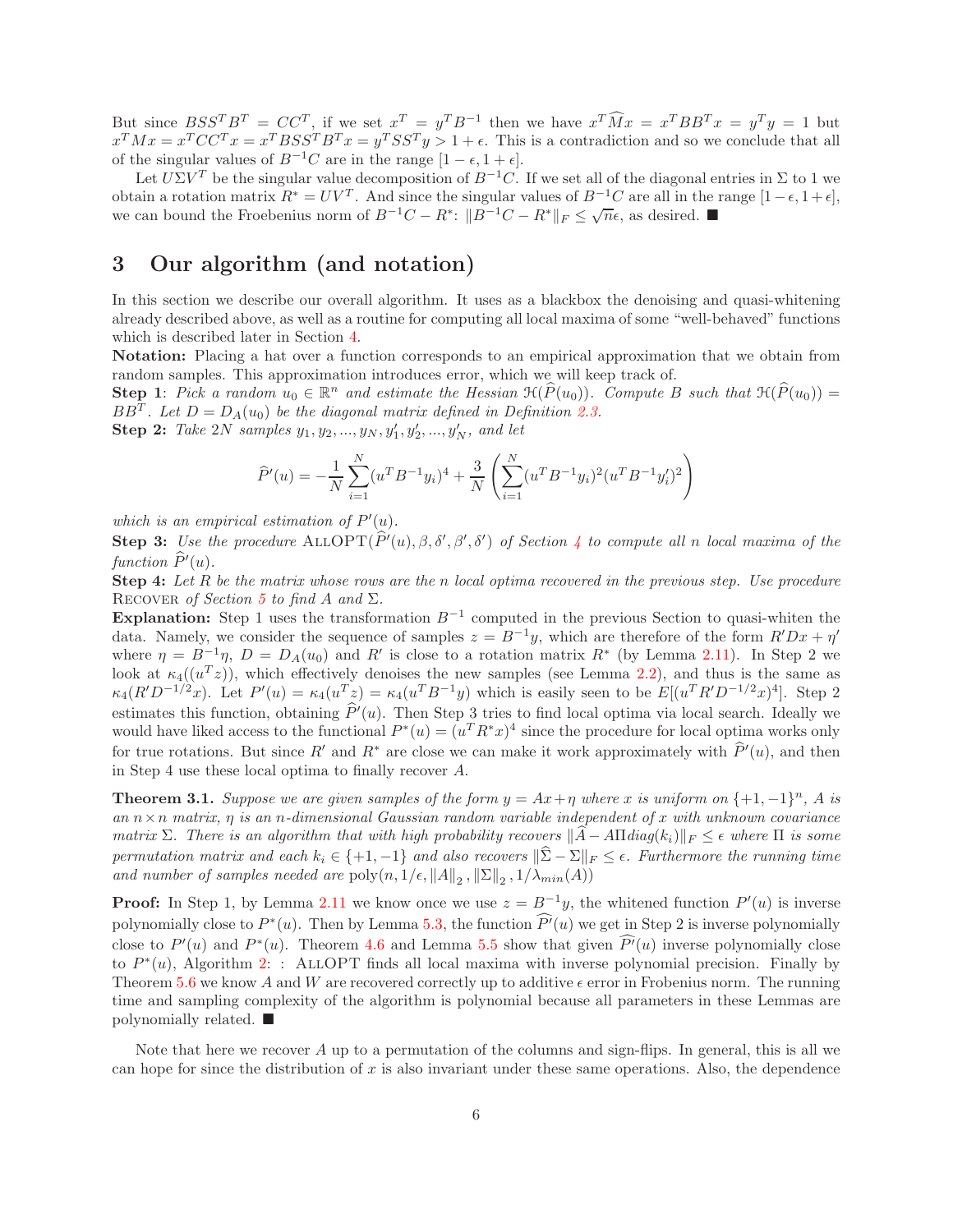#### <span id="page-6-1"></span>Algorithm 1. LOCALOPT, Input:  $f(u)$ ,  $u_s$ ,  $\beta$ ,  $\delta$  Output: vector v

- 1. Set  $u \leftarrow u_s$ .
- 2. Maximize (via Lagrangian methods)  $\text{Proj}_{\perp u}(\nabla f(u))^T \xi + \frac{1}{2} \xi^T \text{Proj}_{\perp u}(\mathcal{H}(f(u))) \xi \frac{1}{2} \left( \frac{\partial}{\partial u} f(u) \right) \cdot ||\xi||_2^2$ Subject to  $\|\xi\|_2 \leq \beta'$  and  $u^T \xi = 0$
- 3. Let  $\xi$  be the solution,  $\tilde{u} = \frac{u+\xi}{\|u+\xi\|}$
- 4. If  $f(\tilde{u}) \ge f(u) + \delta/2$ , set  $u \leftarrow \tilde{u}$  and Repeat Step 2
- 5. Else return u

of our algorithm on the various norms (of A and  $\Sigma$ ) seems inherent since our goal is to recover an additive approximation, and as we scale up A and/or  $\Sigma$ , this goal becomes a stronger relative guarantee on the error.

### <span id="page-6-0"></span>4 Framework for iteratively finding all local maxima

In this section, we first describe a fairly standard procedure (based upon Newton's method) for finding a *single* local maximum of a function  $f^* : \mathbb{R}^n \to \mathbb{R}$  among all unit vectors and an analysis of its rate of convergence. Such a procedure is a common tool in statistical algorithms, but here we state it rather carefully since we later give a general method to convert any local search algorithm (that meets certain criteria) into one that finds *all* local maxima (see Section [4.2\)](#page-7-0).

Given that we can only ever hope for an additive approximation to a local maximum, one should be concerned about how the error accumulates when our goal is to find *all* local maxima. In fact, a naive strategy is to project onto the subspace orthogonal to the directions found so far, and continue in this subspace. However, such an approach seems to accumulate errors badly (the additive error of the last local maxima found is exponentially larger than the error of the first). Rather, the crux of our analysis is a novel method for bounding how much the error can accumulate (by refining old estimates).

Our strategy is to first find a local maximum in the orthogonal subspace, then run the local optimization algorithm again (in the original n-dimensional space) to "refine" the local maximum we have found. The intuition is that since we are already close to a particular local maxima, the local search algorithm cannot jump to some other local maxima (since this would entail going through a valley).

#### 4.1 Finding one local maximum

Throughout this section, we will assume that we are given oracle access to a function  $f(u)$  and its gradient and Hessian. The procedure is also given a starting point  $u_s$ , a search range  $\beta$ , and a step size  $\delta$ . For simplicity in notation we define the following projection operator.

# **Definition 4.1.**  $\text{Proj}_{\perp u}(v) = v - (u^T v)u$ ,  $\text{Proj}_{\perp u}(M) = M - (u^T M u)uu^T$ .

The basic step the algorithm is a modification of Newton's method to find a local improvement that makes progress so long as the current point u is far from a local maxima. Notice that if we add a small vector to  $u$ , we do not necessarily preserve the norm of u. In order to have control over how the norm of u changes, during local optimization step the algorithm projects the gradient  $\nabla f$  and Hessian  $\mathcal{H}(f)$  to the space perpendicular to u. There is also an additional correction term  $-\partial/\partial_u f(u) \cdot ||\xi||^2/2$ . This correction term is necessary because the new vector we obtain is  $(u+\xi)/\|(u+\xi)\|_2$  which is close to  $u-\|\xi\|_2^2/2 \cdot u+\xi+O(\beta^3)$ . Step 2 of the algorithm is just maximizing a quadratic function and can be solved exactly using Lagrangian Multiplier method. To increase efficiency it is also acceptable to perform an approximate maximization step by taking ξ to be either aligned with the gradient  $\text{Proj}_{\perp u} \nabla f(u)$  or the largest eigenvector of  $\text{Proj}_{\perp u}(\mathcal{H}(f(u)))$ .

The algorithm is guaranteed to succeed in polynomial time when the function is *Locally Improvable* and *Locally Approximable*: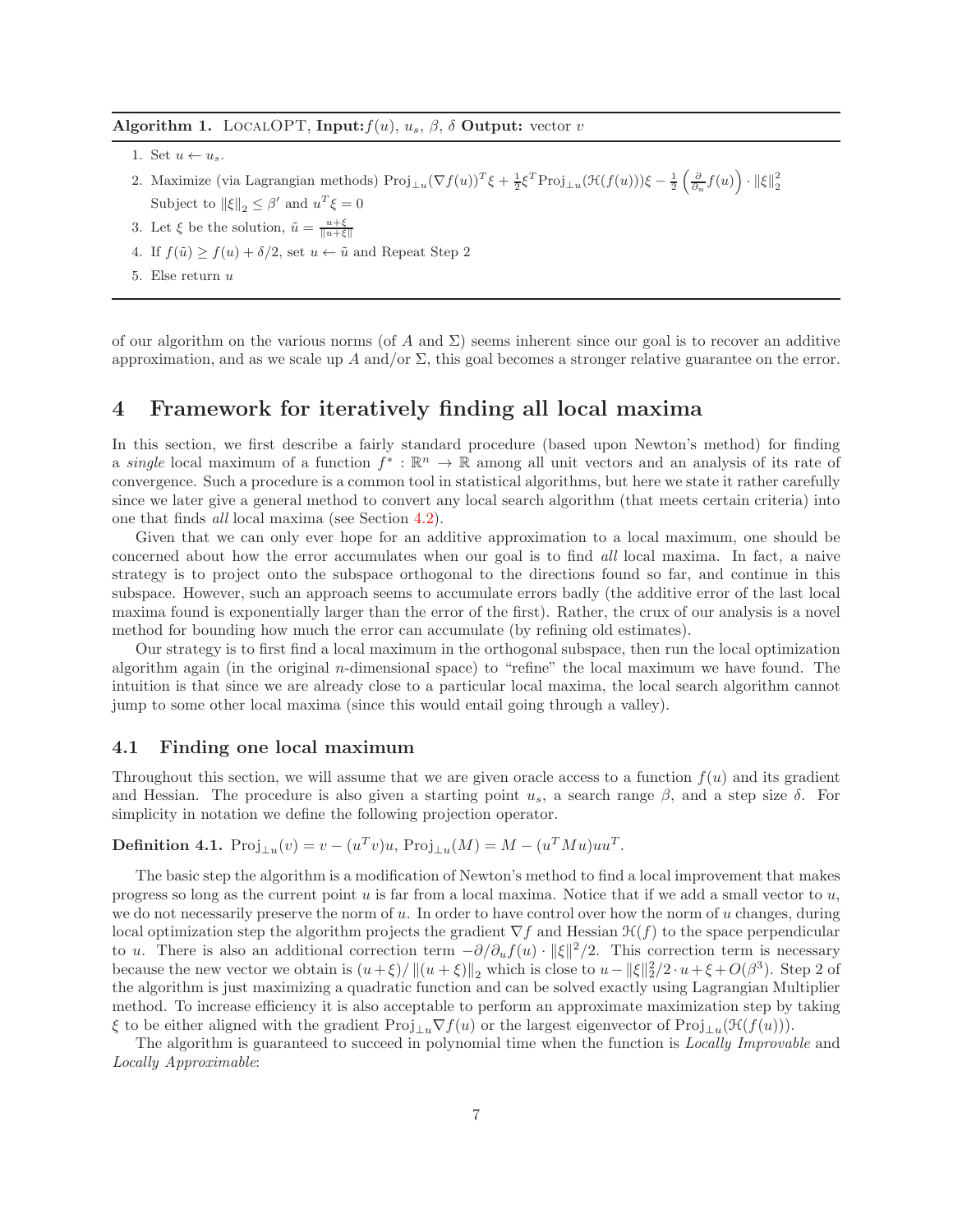<span id="page-7-2"></span>Algorithm 2. ALLOPT, Input:  $f(u)$ ,  $\beta$ ,  $\delta$ ,  $\beta'$ ,  $\delta'$  Output:  $v_1, v_2, ..., v_n$ ,  $\forall i \ \|v_i - v_i^*\| \leq \gamma$ .

- 1. Let  $v_1 = \text{LocalOPT}(f, e_1, \beta, \delta)$
- 2. FOR  $i = 2$  TO  $n$  DO
- 3. Let  $q_i$  be the projection of f to the orthogonal subspace of  $v_1, v_2, ..., v_{i-1}$ .
- 4. Let  $u' = \text{LocalOPT}(g, e_1, \beta', \delta').$
- 5. Let  $v_i = \text{LocalOPT}(f, u', \beta, \delta)$ .
- 6. END FOR
- 7. Return  $v_1, v_2, ..., v_n$

**Definition 4.2**  $((\gamma, \beta, \delta)$ -Locally Improvable). A function  $f(u) : \mathbb{R}^n \to \mathbb{R}$  is  $(\gamma, \beta, \delta)$ -Locally Improvable, if for any u that is at least  $\gamma$  far from any local maxima, there is a u' such that  $||u' - u||_2 \leq \beta$  and  $f(u') \geq f(u) + \delta.$ 

<span id="page-7-4"></span>**Definition 4.3** ( $(\beta, \delta)$ -Locally Approximable). A function  $f(u)$  is locally approximable, if its third order derivatives exist and for any u and any direction  $v$ , the third order derivative of f at point u in the direction of v is bounded by  $0.01\delta/\beta^3$ .

The analysis of the running time of the procedure comes from local Taylor expansion. When a function is Locally Approximable it is well approximated by the gradient and Hessian within a  $\beta$  neighborhood. The following theorem from [\[5\]](#page-12-4) showed that the two properties above are enough to guarantee the success of a local search algorithm even when the function is only approximated.

<span id="page-7-3"></span>**Theorem 4.4** ([\[5\]](#page-12-4)). *If*  $|f(u)-f^*(u)| \le \delta/8$ , the function  $f^*(u)$  is  $(\gamma, \beta, \delta)$ -Locally Improvable,  $f(u)$  is  $(\beta, \delta)$ *Locally Approximable, then Algorithm [1](#page-6-1) will find a vector* v *that is* γ *close to some local maximum. The running time is at most*  $O((n^2+T) \max f^*/\delta)$  *where* T *is the time to evaluate the function* f *and its gradient and Hessian.*

#### <span id="page-7-0"></span>4.2 Finding all local maxima

Now we consider how to find *all* local maxima of a given function  $f^*(u)$ . The crucial condition that we need is that *all local maxima are orthogonal* (which is indeed true in our problem, and is morally true when using local search more generally in  $\text{ICA}$ ). Note that this condition implies that there are at most n local maxima.<sup>1</sup> In fact we will assume that there are exactly n local maxima. If we are given an exact oracle for  $f^*$  and can compute *exact* local maxima then we can find all local maxima easily: find one local maximum, project the function into the orthogonal subspace, and continue to find more local maxima.

**Definition 4.5.** The projection of a function f to a linear subspace S is a function on that subspace with value equal to f. More explicitly, if  $\{v_1, v_2, ..., v_d\}$  is an orthonormal basis of S, the projection of f to S is a function  $g : \mathbb{R}^d \to \mathbb{R}$  such that  $g(w) = f(\sum_{i=1}^d w_i v_i)$ .

The following theorem gives sufficient conditions under which the above algorithm finds all local maxima, making precise the intuition given at the beginning of this section.

<span id="page-7-1"></span>**Theorem 4.6.** Suppose the function  $f^*(u): \mathbb{R}^n \to \mathbb{R}$  satisfies the following properties:

- 1. Orthogonal Local Maxima: The function has n *local maxima*  $v_i^*$ , and they are orthogonal to each other.
- 2. Locally Improvable:  $f^*$  is  $(\gamma, \beta, \delta)$  Locally Improvable.

<sup>&</sup>lt;sup>1</sup>Technically, there are 2n local maxima since for each direction u that is a local maxima, so too is  $-u$  but this is an unimportant detail for our purposes.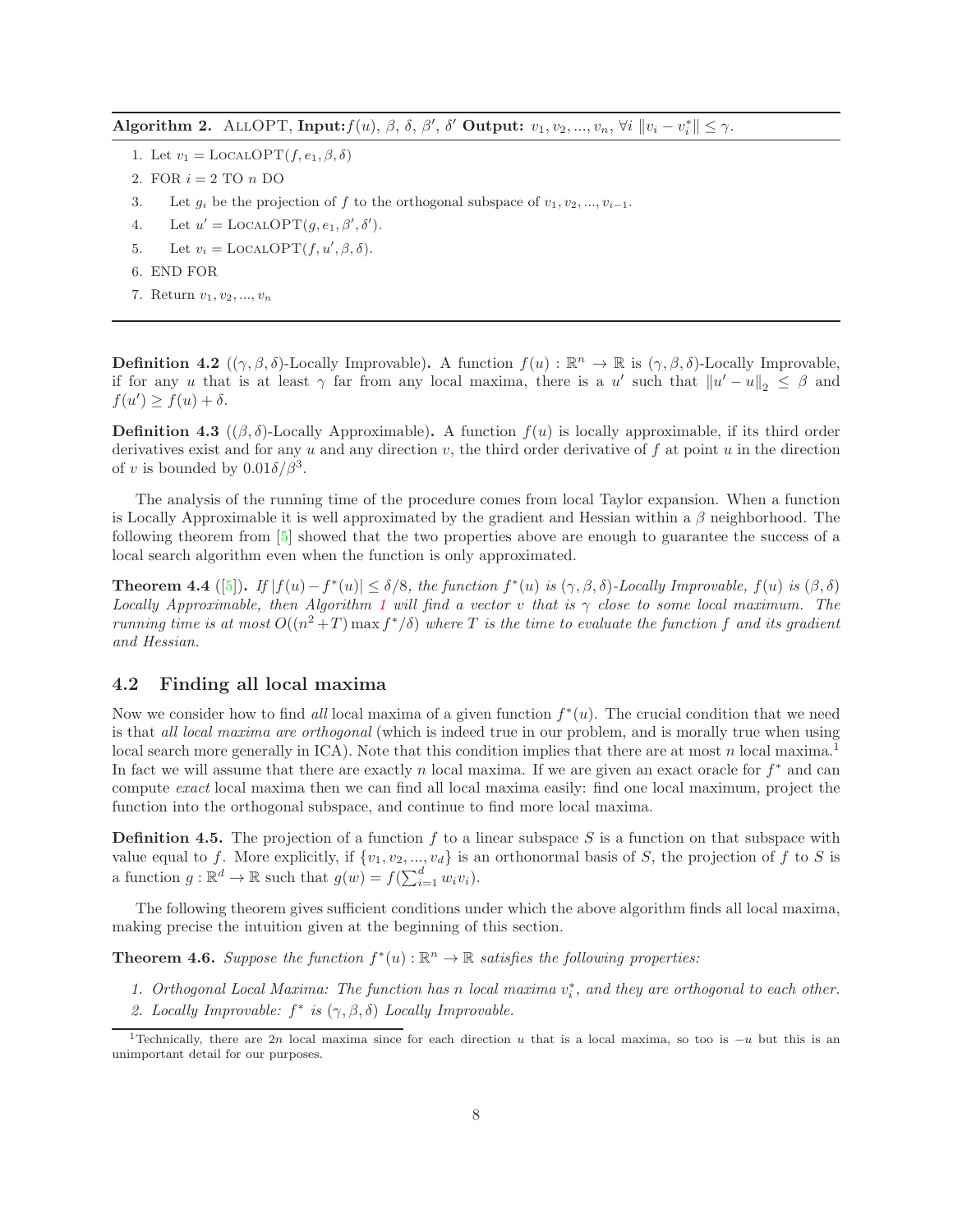- *3. Improvable Projection: The projection of the function to any subspace spanned by a subset of local maxima is*  $(\gamma', \beta', \delta')$  *Locally Improvable. The step size*  $\delta' \geq 10\delta$ *.*
- 4. Lipschitz: If two points  $||u u'||_2 \leq 3\sqrt{n}\gamma$ , then the function value  $|f^*(u) f^*(u')| \leq \delta'/20$ .
- *5.* Attraction Radius: Let  $Rad \geq 3\sqrt{n}\gamma + \gamma'$ , for any local maximum  $v_i^*$ , let T be min  $f^*(u)$  for  $||u v_i^*||_2 \leq$ Rad, then there exist a set U containing  $||u - v_i^*||_2 \leq 3\sqrt{n}\gamma + \gamma'$  and does not contain any other local *maxima, such that for every* u *that is not in* U *but is*  $\beta$  *close to* U,  $f^*(u) < T$ *.*

*If* we are given function f such that  $|f(u) - f^*(u)| \leq \delta/8$  and f is both  $(\beta, \delta)$  and  $(\beta', \delta')$  *Locally Approximable, then Algorithm [2](#page-7-2) can find all local maxima of*  $f^*$  *within distance*  $\gamma$ *.* 

To prove this theorem, we first notice the projection of the function  $f$  in Step 3 of the algorithm should be close to the projection of f ∗ to the remaining local maxima. This is implied by Lipschitz condition and is formally shown in the following two lemmas. First we prove a "coupling" between the orthogonal complement of two close subspaces:

**Lemma 4.7.** *Given*  $v_1, v_2, ..., v_k$ , each  $\gamma$ -close respectively to local maxima  $v_1^*, v_2^*, ..., v_k^*$  (this is without *loss of generality because we can permute the index of local maxima), then there is an orthonormal basis*  $v_{k+1}, v_{k+2}, ..., v_n$  *for the orthogonal space of span* $\{v_1, v_2, ..., v_k\}$  *such that for any unit vector*  $w \in \mathbb{R}^{n-k}$ ,  $\sum_{i=1}^{n-k} w_k v_{k+i}$  *is*  $3\sqrt{n}\gamma$  *close to*  $\sum_{i=1}^{n-k} w_k v_{k+i}^*$ *.* 

**Proof:** Let  $S_1$  be  $span\{v_1, v_2, ..., v_k\}$ ,  $S_2$  be  $span\{v_1^*, v_2^*, ..., v_k^*\}$  and  $S_1^{\perp}$ ,  $S_2^{\perp}$  be their orthogonal subspaces respectively. We first prove that for any unit vector  $v \in S_1^{\perp}$ , there is another unit vector  $v' \in S_2^{\perp}$  so that  $v^T v' \geq 1 - 4n\gamma^2$ . In fact, we can take v' to be the unit vector along the projection of v in  $S_2^{\perp}$ . To bound the length of the projection, we instead bound the length of projection to  $S_2$ . Since we know  $v_i^T v' = 0$  for  $i \leq k$ and  $||v_i - v_i^*|| \leq \gamma$ , it must be that  $(v_i^*)^T v' \leq 2\gamma$  when  $\gamma < 0.01$ . So the projection of v' in  $S_2$  has length at and  $||v_i - v_i|| \le \gamma$ , it must be that  $(v_i)$   $v \le 2\gamma$  when  $\gamma < 0.01$ . So the projection of  $v'$  in  $S_2^{\perp}$  has length at least  $1 - 4n\gamma^2$ .

Next, we prove that there is a pair of orthornormal basis  $\{\tilde{v}_{k+1}, \tilde{v}_{k+2}, ..., \tilde{v}_n\}$  and  $\{\tilde{v}_{k+1}, \tilde{v}_{k+2}, ..., \tilde{v}_{n}\}$ for  $S_1^{\perp}$  and  $S_2^{\perp}$  such that  $\sum_{i=1}^{n-k} w_k \tilde{v}_{k+i}$  is close to  $\sum_{i=1}^{n-k} w_k \tilde{v}_{k+i}$ . Once we have such a pair, we can simultaneously rotate the two basis so that the latter becomes  $v_{k+1}^*,...,v_n^*$ .

To get this set of basis we consider the projection operator to  $S_2^{\perp}$  for vectors in  $S_1^{\perp}$ . The squared length To get this set of basis we consider the projection operator to  $S_2$  for vectors in  $S_1$ . The squared length of the projection is a quadratic form over the vectors in  $S_1^{\perp}$ . So there is a symmetric PSD matrix M suc that  $\left\Vert \text{Proj}_{S_{2}^{\perp}}(v)\right\Vert$ 2  $\tilde{v}_2 = v^T M v$  for  $v \in S_1^{\perp}$ . Let  $\{\tilde{v}_{k+1}, \tilde{v}_{k+2}, ..., \tilde{v}_n\}$  be the eigenvectors of this matrix M. As we showed the eigenvalues must be at least  $1 - 8n\gamma^2$ . The basis for  $S_2^{\perp}$  will just be unit vectors along directions of projections of  $\tilde{v}_i$  to  $S_2^{\perp}$ . They must also be orthogonal because the projection operator is linear and

$$
\left\| \text{Proj}_{S_2^{\perp}}(\sum_{i=1}^{n-k} w_i \tilde{v}_{k+i}) \right\|_2^2 = \left\| \sum_{i=1}^{n-k} w_i \text{Proj}_{S_2^{\perp}}(\tilde{v}_{k+i}) \right\|_2^2 = \sum_{i=1}^{n-k} \lambda_i w_i^2
$$

The second equality cannot hold if these vectors are not orthogonal. And for any  $w$ ,

$$
\left(\sum_{i=1}^{n-k} w_k \tilde{v}_{k+i}\right)^T \left(\sum_{i=1}^{n-k} w_k \tilde{v}_{k+i}^*\right) = \sum_{i=1}^{n-k} w_k^2 (\tilde{v}_{k+i})^T \tilde{v}_{k+i}^* \ge 1 - 8n\gamma^2
$$

So we conclude that the distance between these two vectors is at most  $3\sqrt{n}\gamma$ .

Using this lemma we see that the projected function is close to the projection of  $f^*$  in the span of the rest of local maxima:

<span id="page-8-0"></span>**Lemma 4.8.** Let  $g^*$  be the projection of  $f^*$  into the space spanned by the rest of local maxima, then  $|g^*(w)$  $g(w)| \le \delta/8 + \delta'/20 \le \delta'/8.$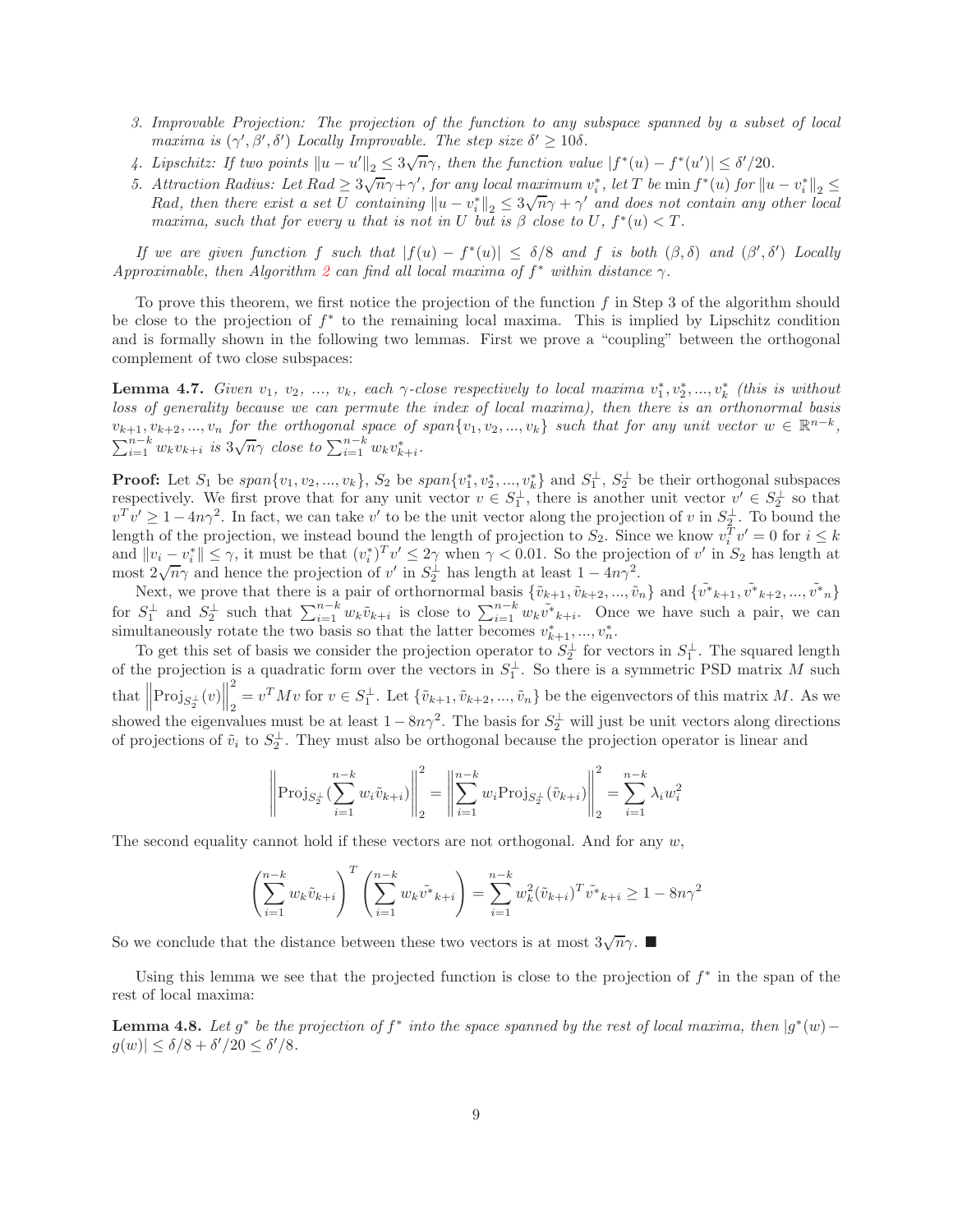**Proof:** The proof is straight forward because  $|g^*(w) - g(w)| \leq |f^*(u) - f(u)| + |f^*(u) - f^*(u')|$  for some  $||u - u'||_2 \leq \frac{3}{\sqrt{n}}\gamma$ , we know the first one is at most  $\delta/8$  and the second one is at most  $\delta'/20$  by Lipschitz Condition.

Now we are ready to prove the main theorem.

**Proof:** [Theorem [4.6\]](#page-7-1) By Theorem [4.4](#page-7-3) the first column is indeed  $\gamma$  close to a local maximum. We then prove by induction that if  $v_1, v_2, ..., v_k$  are  $\gamma$  close to different local maxima, then  $v_{k+1}$  must be close to a new local maximum.

By Lemma [4.8](#page-8-0) we know  $g_{k+1}$  is  $(\gamma', \beta', \delta')$  Locally Improvable, and because it is a projection of f its derivatives are also bounded so it is  $(\beta', \delta')$  Locally Approximable. By Theorem [4.4](#page-7-3) u' must be  $\gamma'$  close to local maximum for the projected function. Then since the projected space is close to the space spanned by the rest of local maxima, u' is in fact  $\gamma' + 3\sqrt{n}\gamma$  close to  $v_{k+1}^*$  (here again we are reindexing the local maxima wlog.).

Now we use the Attraction Radius property, since u is currently in  $U, f^*(u) \geq T$ , and each step we go to a point u' such that  $||u'-u|| \leq \beta$  and  $f^*(u') > f^*(u) \geq T$ . The local search in Algorithm [1](#page-6-1) can never go outside U, therefore it must find the local maximum  $v_{k+1}^*$ .

### <span id="page-9-0"></span>5 Local search on the fourth order cumulant

Next, we prove that the fourth order cumulant  $P^*(u)$  satisfies the properties above. Then the algorithm given in the previous section will find all of the local maxima, which is the missing step in our main goal: learning a noisy linear transformation  $Ax + \eta$  with unknown Gaussian noise. We first use a theorem from [\[5\]](#page-12-4) to show that properties for finding one local maxima is satisfied.

Also, for notational convenience we set  $d_i = 2D_A(u_0)_{i,i}^{-2}$  and let  $d_{min}$  and  $d_{max}$  denote the minimum and maximum values (bounds on these and their ratio follow from Claim [2.9\)](#page-4-0). Using this notation  $P^*(u)$  $\sum_{i=1}^{n} d_i (u^T R_i^*)^4$ .

<span id="page-9-1"></span>**Theorem 5.1** ([\[5\]](#page-12-4)). When  $\beta < d_{min}/10d_{max}n^2$ , the function  $P^*(u)$  is  $(3\sqrt{n}\beta, \beta, P^*(u)\beta^2/100)$  *Locally Improvable and*  $(\beta, d_{min}\beta^2/100n)$  *Locally Approximable. Moreover, the local maxima of the function is exactly*  $\{\pm R_i^*\}.$ 

**Proof:** The proof appears in [\[5\]](#page-12-4). Here for completeness we show the proof using our notations.

First we establish that  $P^*(u)$  is Locally Improvable. Observe that this desirada is invariant under rotation, so we need only prove the theorem for  $P^*(v) = \sum_{i=1}^n d_i v_i^4$ . The gradient of the function is  $\nabla P^*(v) =$  $4(d_1v_1^3, d_2v_2^3, ..., d_nv_n^3)$ . The inner product of  $\nabla P^*(v)$  and v is exactly  $4\sum_{i=1}^n d_i v_i^4 = 4P^*(v)$ . Therefore the projected gradient  $\phi = \text{Proj}_{\perp v} \nabla P^*(v)$  has coordinate  $\phi_i = 4v_i(d_i v_i^2 - P^*(v))$ . Furthermore, the Hessian  $H = \mathcal{H}(P^*(v))$  is a diagonal matrix whose  $(i, i)^{th}$  entry is  $12d_i v_i^2$ .

Consider the case in which  $\|\phi\| \ge P^*(v)\beta/4$ . We can obtain an improvement to  $P^*(v)\beta^2/100$  because we can take  $\xi$  in the direction of  $\phi$  and with  $\|\xi\|_2 = \beta/20$ . The contribution of the Hessian term is nonnegative and the third term  $-2P^*(u)$   $\|\xi\|_2^2$  $\frac{2}{2}$  is small in comparison.

Hence, we can assume  $\|\phi\| \le P^*(v)\beta/4$ . Now let us write out the expression of  $\|\phi\|^2$ 

$$
\sum_{i=1}^{n} v_i^2 (d_i v_i^2 - P^*(v))^2 \le \beta^2 (P^*(v))^2 / 16.
$$

In particular every term  $v_i^2(d_i v_i^2 - P^*(v))^2$  must be at most  $\beta^2 (P^*(v))^2/16$ . Thus for any i, either  $v_i^2 \leq \beta^2$ or  $(d_i v_i^2 - P^*(v))^2 \le (P^*(v))^2 / 16$ .

If there are at least 2 coordinates k and l such that  $(d_i v_i^2 - P^*(v))^2 \leq (P^*(v))^2/16$ , then we know for these two coordinates  $v_i^2 \in [0.75P^*(v)/d_i, 1.25P^*(v)/d_i]$ . We choose the vector  $\xi$  so that  $\xi_k = \tau v_l$  and  $\xi_l = -\tau v_k$ . Wlog assume  $\xi \cdot \phi \ge 0$  otherwise we use  $-\xi$ . Take  $\tau$  so that  $\tau^2(v_l^2 + v_k^2) = \beta^2$ . Clearly  $\|\xi\| = \beta$  and  $\xi \cdot v = 0$ so  $\xi$  is a valid solution. Also  $\tau^2$  is lower bounded by  $\beta^2/(v_l^2 + v_k^2) \ge \frac{4}{5} \frac{\beta^2}{P^*(u)(1/d)}$  $\frac{\beta^2}{P^*(u)(1/d_l+1/d_k)}$ .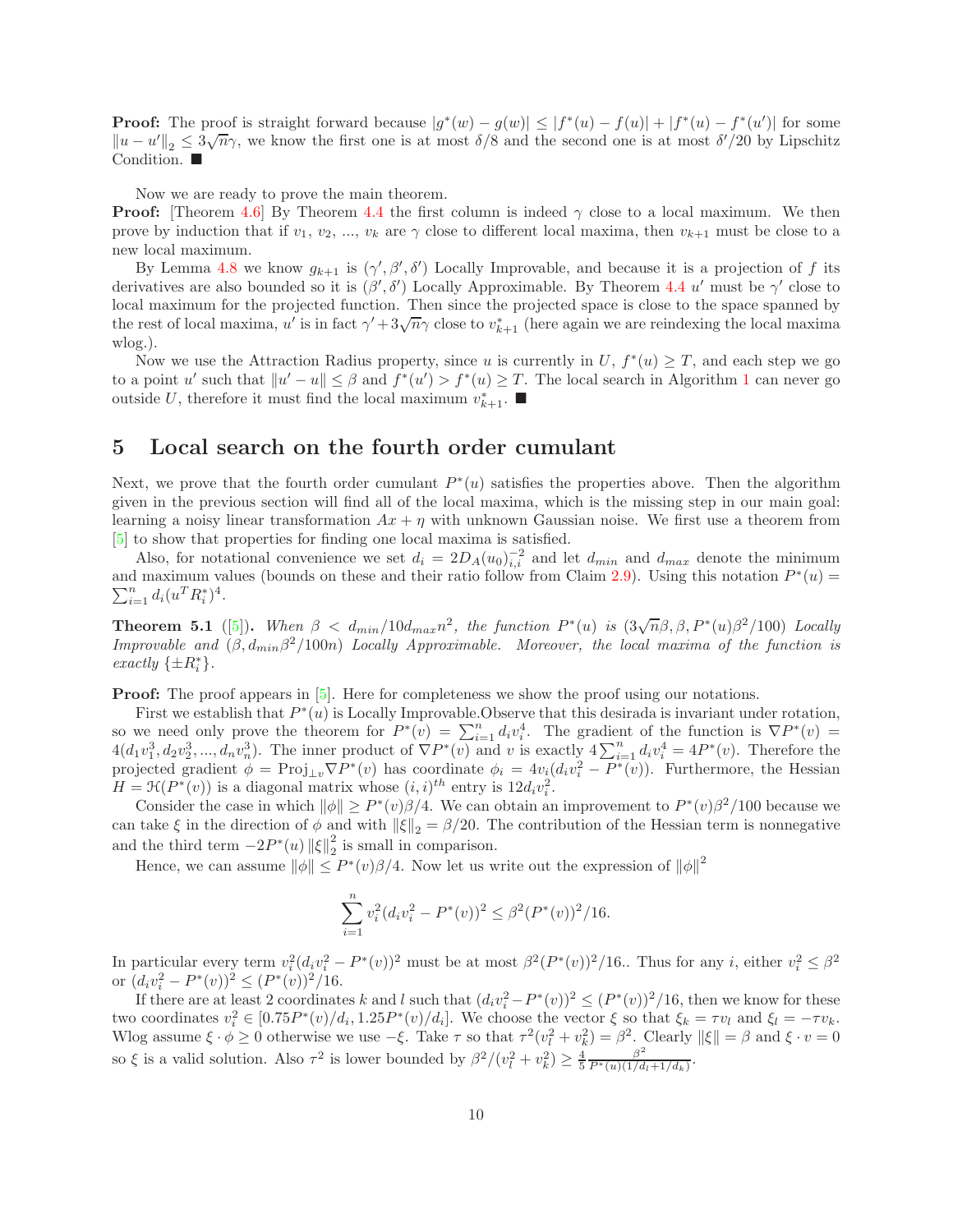Consider the function we are optimizing:

$$
\begin{split} \phi \cdot \xi + 1/2 \xi^T \mathcal{H} \xi - 2P^*(u) \left\| \xi \right\|_2 &\ge 1/2 \xi^T H \xi - 2P^*(u) \beta^2 = 6\tau^2 v_k^2 v_l^2 (d_k + d_l) - 2P^*(u) \beta^2 \\ &\ge \frac{27}{8} \tau^2 P^*(u)^2 \frac{d_k + d_l}{d_k d_l} - 2P^*(u) \beta^2 \ge \frac{7}{10} P^*(u) \beta^2. \end{split}
$$

In the remaining case, all of the coordinates except for at most one satisfy  $v_i^2 \leq \beta^2$ . Since we assumed  $\beta^2 < \frac{1}{n}$ , there must be one of the coordinate  $v_k$  that is large, and it is at least  $1 - n\beta^2$ . Thus the distance of this vector to the local maxima  $e_k$  is at most  $3\sqrt{n}\beta$ .

We then observe that given enough samples, the empirical mean  $P'(u)$  is close to  $P^*(u)$ . For concentration we require every degree four term  $z_iz_iz_kz_l$  has variance at most Z.

Claim 5.2.  $Z = O(d_{min}^2 \lambda_{min}(A)^8 ||\Sigma||_2^4 + d_{min}^2)$ .

**Proof:** We will start by bounding  $\mathbf{E}[(z_iz_jz_kz_l)^2] \leq \mathbf{E}[(z_i^8+z_j^8+z_k^8+z_l^8)].$  Furthermore  $\mathbf{E}[z_i^8] \leq O(\mathbf{E}[(B^{-1}Ax)_i^8 + B^{-1}z_l^8])$  $(B^{-1}\eta)^8_i$ . Next we bound  $\mathbf{E}[(B^{-1}\eta)^8_i]$ , which is just the eighth moment of a Gaussian with variance at most  $||B^{-1}\Sigma B^{-T}||_2 \leq ||B^{-1}||_2^2 ||\Sigma||_2 \leq d_{min}^{1/2} \lambda_{min}(A)^{-2} ||\Sigma||_2$ . Hence we can bound this term by  $O(||B^{-1}\Sigma B^{-T}||_2^4)$  $O(d_{min}^2 \lambda_{min}(A)^8 \|\Sigma\|_2^4)$ . Finally the remaining term  $\mathbf{E}[(B^{-1}Ax)^8]$  can be bounded by  $O(d_{min}^2)$  because the variance of this random variable is only larger if we instead replace  $x$  by an  $n$ -dimensional standard Gaussian.  $\blacksquare$ 

<span id="page-10-0"></span>**Lemma 5.3.** *Given* 2*N samples*  $y_1, y_2, ..., y_N, y'_1, y'_2, ..., y'_N$ , *suppose columns of*  $R' = B^{-1}AD_A(u_0)^{1/2}$  *are*  $\epsilon$  *close to the corresponding columns of*  $R^*$ , with high probability the function  $\hat{P}'(u)$  is  $O(d_{max}n^{1/2}\epsilon +$  $n^2(N/Z \log n)^{-1/2})$  *close to the true function*  $P^*(u)$ *.* 

**Proof:**  $\hat{P}'(u)$  is the empirical mean of  $F(u, y, y') = -(u^T B^{-1}y)^4 + 3(u^T B^{-1}y)^2(u^T B^{-1}y')^2$  $F(u, y, y') = -(u^T B^{-1}y)^4 + 3(u^T B^{-1}y)^2(u^T B^{-1}y')^2$  $F(u, y, y') = -(u^T B^{-1}y)^4 + 3(u^T B^{-1}y)^2(u^T B^{-1}y')^2$ . In Section 2 we proved that  $P'(u) = \mathbf{E}_{y,y'} F(u, y, y') = \sum_{i=1}^{n} 2D_{i,i}^{-1/2} (u^T R_i)^4 = \sum_{i=1}^{n} \lambda_i (u^T R_i)^4$ . First, we demonstrate that  $P'(u)$  is close to  $P^*(u)$ , and then using concentration bounds we show that  $P'(u)$  is close to  $P'(u)$  (with high probability) over all  $u$ .

The first part is a simple application of Cauchy-Schwartz:

$$
|P'(u) - P^*(u)| = \sum_{i=1}^n d_i \left[ (u^T R'_i) - (u^T R_i^*) \right] \cdot \left[ (u^T R'_i + u^T R_i^*) ((u^T R'_i)^2 + (u^T R_i^*)^2) \right]
$$
  

$$
\leq d_{max} \sqrt{\sum_{i=1}^n (u^T (R'_i - R_i^*))^2} \cdot (3 \|u^T R' + u^T R^* \|_2) \leq 6 d_{max} n^{1/2} \epsilon.
$$

The first inequality uses the fact that  $((u^T R'_i)^2 + (u^T R_i^*)^2) \leq 3$ , the second inequality uses the fact that when  $\epsilon$  is small enough,  $||u^T R'||_2 \leq 2$ .

Next we prove that the empirical mean  $P'(u)$  is close to  $P'(u)$ . The key point here is we need to prove this for all points u since a priori we have no control over which directions local search will choose to explore. We accomplish this by considering  $P'(u)$  as a degree-4 polynomial over u and prove that the coefficient of each monomial in  $P'(u)$  is close to the corresponding coefficient in  $P'(u)$ . This is easy: the expectation of each coefficient of  $F(u, y, y')$  is equal to the correct coefficient, and the variance is bounded by  $O(Z)$ . The coefficients are also sub-Gaussian so by Bernstein's inequality the probability that any coefficient of  $P'(u)$ deviates by more than  $\epsilon'$  (from its expectation) is at most  $e^{-\Omega(\epsilon'^2 N/\tilde{Z})}$ . Hence when  $N \geq O(Z \log n/\epsilon'^2)$  with high probability all the coefficients of  $P'(u)$  and  $P'(u)$  are  $\epsilon'$  close. So for any u:

$$
|P'(u)-\widehat{P}'(u)| \leq \epsilon'(\sum_{i=1}^n |u_i|)^4 \leq \epsilon' n^2.
$$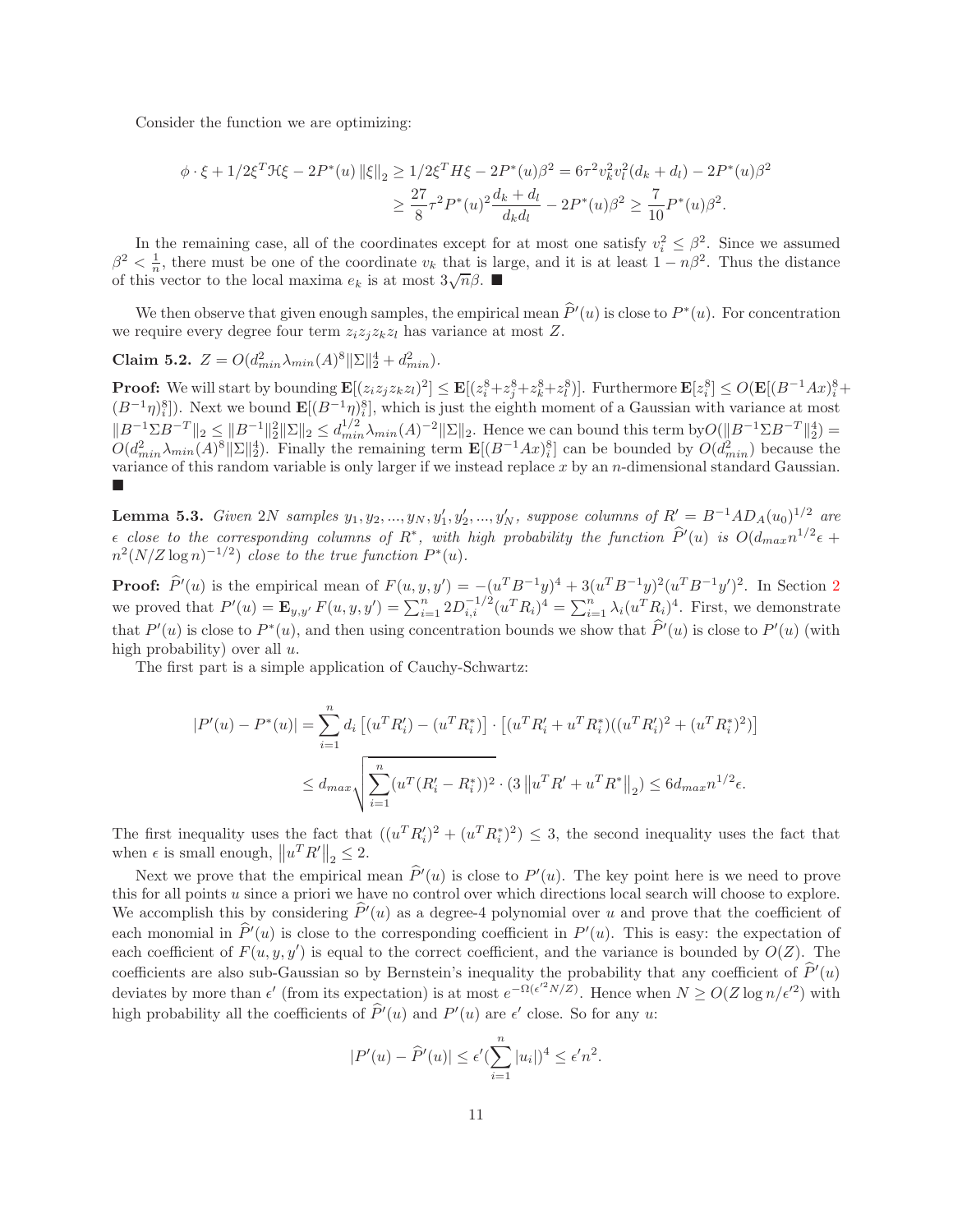<span id="page-11-2"></span>Algorithm 3. RECOVER, Input: B,  $P'(u)$ , R,  $\epsilon$  Output: A,  $\Sigma$ 

- 1. Let  $\widehat{D}_A(u)$  be a diagonal matrix whose  $i^{th}$  entry is  $\frac{1}{2}(\widehat{P}'(\widehat{R}_i))^{-1/2}$ .
- 2. Let  $\widehat{A} = B\widehat{R}\widehat{D}_A(u)^{-1/2}$ .
- 3. Estimate  $C = \mathbf{E}[yy^T]$  by taking  $O((||A||_2 + ||\Sigma||_2)^4 n^2 \epsilon^{-2})$  samples and let  $\widehat{C} = \frac{1}{N} \sum_{i=1}^N y_i y_i^T$ .
- 4. Let  $\hat{\Sigma} = \hat{C} \hat{A}\hat{A}^T$
- 5. Return  $\widehat{A}$ ,  $\widehat{\Sigma}$

Therefore  $\widehat{P}'(u)$  and  $P^*(u)$  are  $O(d_{max}n^{1/2}\epsilon + n^2(N/Z \log n)^{-1/2})$  close.

This proof can also be used to show that the derivatives of the function  $P'(u)$  is concentrated to the derivatives of the true function  $P^*(u)$  because the derivatives are only related to coefficients, therefore  $P'(u)$ is also  $(\beta, d_{min} \beta^2/100n)$  Locally Approximable.

The other properties required by Theorem [4.6](#page-7-1) are also satisfied:

**Lemma 5.4.** For any  $||u - u'||_2 \le r$ ,  $|P^*(u) - P^*(u')| \le 5d_{max}n^{1/2}r$ . All local maxima of  $P^*$  has attraction *radius*  $Rad \geq d_{min}/100d_{max}$ .

Proof: The Lipschitz condition follows from the same Cauchy-Schwartz as appeared above. When two points u and u' are of distance r,  $|P^*(u) - P^*(u')| \leq 5d_{max}n^{1/2}r$ . Finally for the Attraction Radius, we know when  $3\sqrt{n}\gamma + \gamma' \leq d_{min}/100d_{max}$ , we can just take the set U to be  $u^TR_i^* \geq 1 - d_{min}/50d_{max}$ . For all u such that  $u^T R_i^* \in [1 - d_{min}/25d_{max}, 1 - d_{min}/50d_{max}]$  (which contains the  $\beta$  neighborhood of U), we know the value of  $P^*(u) \leq T$ .

Applying Theorem [4.6](#page-7-1) we obtain the following Lemma (the parameters are chosen so that all properties required are satisfied):

<span id="page-11-0"></span>**Lemma 5.5.** Let  $\beta' = \Theta((d_{min}/d_{max})^2)$ ,  $\beta = \min\{\gamma n^{-1/2}, \Omega((d_{min}/d_{max})^4 n^{-3.5})\}$ , then the procedure  $\text{RECOVER}(f, \beta, d_{min}\beta^2/100n, \beta', d_{min}\beta'^2/100n)$  finds vectors  $v_1, v_2, ..., v_n$ , so that there is a permutation *matrix*  $\Pi$  *and*  $k_i \in \{\pm 1\}$  *and for all*  $i$ *:*  $||v_i - (R\Pi Diag(k_i))_i^*||_2 \leq \gamma$ *.* 

After obtaining  $\widehat{R} = [v_1, v_2, ..., v_n]$  we can use Algorithm [3](#page-11-2) to find A and  $\Sigma$ :

<span id="page-11-1"></span>**Theorem 5.6.** *Given a matrix*  $\widehat{R}$  *such that there is permutation matrix*  $\Pi$  *and*  $k_i \in \{\pm 1\}$  *with*  $\|\widehat{R}_i k_i(R^*\Pi)_i\|_2 \leq \gamma~{\text for~all}~i,~Algorithm~3~returns~matrix~\widehat{A}~such~that~\|\widehat{A}-A\Pi Diag(k_i)\|_F \leq O(\gamma~\|A\|_2^2)$  $k_i(R^*\Pi)_i\|_2 \leq \gamma~{\text for~all}~i,~Algorithm~3~returns~matrix~\widehat{A}~such~that~\|\widehat{A}-A\Pi Diag(k_i)\|_F \leq O(\gamma~\|A\|_2^2)$  $k_i(R^*\Pi)_i\|_2 \leq \gamma~{\text for~all}~i,~Algorithm~3~returns~matrix~\widehat{A}~such~that~\|\widehat{A}-A\Pi Diag(k_i)\|_F \leq O(\gamma~\|A\|_2^2)$  $\frac{2}{2}n^{3/2}/\lambda_{min}(A)).$ *If*  $\gamma \leq O(\epsilon / \|A\|_2^2)$  $\frac{2}{2}n^{3/2}\lambda_{min}(A)) \times \min\{1/\left\|A\right\|_2, 1\}, we also have  $\|\widehat{\Sigma} - \Sigma\|_F \leq \epsilon$ .$ 

Recall that the diagonal matrix  $D_A(u)$  is unknown (since it depends on A), but if we are given  $R^*$  (or an approximation) and since  $P^*(u) = \sum_{i=1}^n d_i(u^T R_i^*)^4$ , we can recover the matrix  $D_A(u)$  approximately from computing  $P^*(R_i^*)$ . Then given  $D_A(u)$ , we can recover A and  $\Sigma$  and this completes the analysis of our algorithm.

**Proof:** By Lemma [2.11](#page-4-1) we know the columns of  $R'$  is close the the columns of  $R$  (the parameters will be set so that the error is much smaller than  $\gamma$ ), thus  $\|\widehat{R}_i - k_i(R'\Pi)_i\|_2 \leq \gamma$ . Applying Lemma [5.3](#page-10-0) we obtain:  $|P'(R_i) - P^*(R_i)| \ll \gamma$ . Furthermore, when  $||R_i - k_i R_{\Pi^{-1}(i)}^*||_2 \leq \gamma$  we know that  $P^*(R_i)/d_{\Pi^{-1}(i)} \in$  $[1 - 3\gamma, 1 + 3\gamma]$  (here we are abusing notation and use the permutation matrix as a permutation). Hence  $D_A(u)_{i,i}/(D_A(u))_{\Pi^{-1}(i),\Pi^{-1}(i)} \in [1-3\gamma,1+3\gamma].$  We have:

$$
\widehat{A}_i = BR_i \widehat{D}_A(u)_{i,i}^{-1/2} \text{ and } (A\Pi \text{Diag}(k_i))_i = BR'_{\Pi^{-1}(i)} (D_A(u))_{\Pi^{-1}(i), \Pi^{-1}(i)}^{-1/2}
$$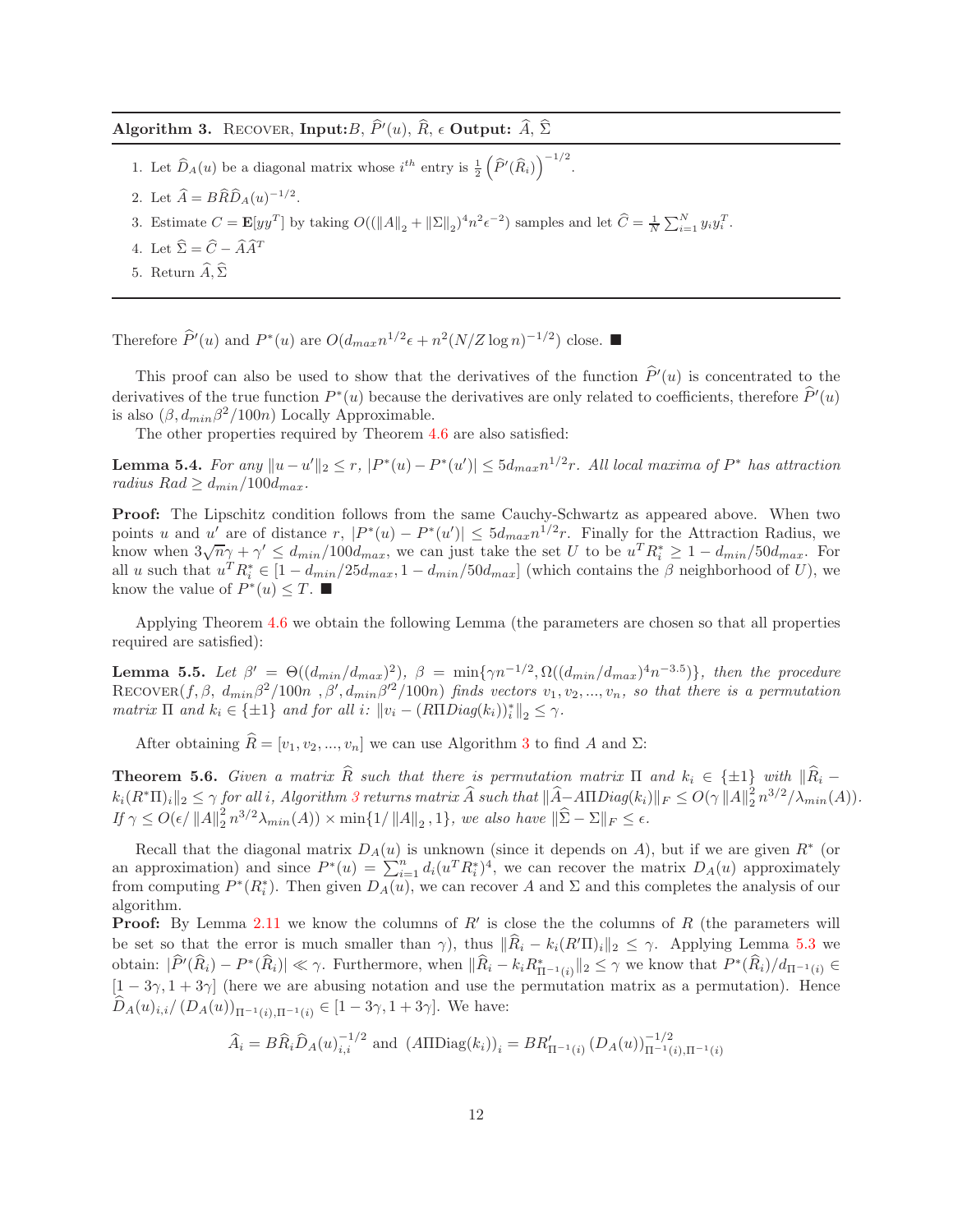and their difference is at most  $O(\gamma ||B||_2 (D_A(u))_{\Pi^{-1}(i),\Pi^{-1}(i)}^{-1/2})$ . Hence we can bound the total error by  $O(\gamma ||B||_2 ||D_A(u)^{-1/2}||_F)$ . We also know  $||B||_2 \le ||A||_2 ||D_A(u)^{1/2}||_2$  because  $BB^T \approx AD_A(u)A^T$ , so this can be bounded by  $O(\gamma ||A||_2 ||D_A(u)||_2^{1/2} ||D_A(u)^{-1/2}||_F)$ . Applying Claim [2.9,](#page-4-0) we conclude that (with high probability) the ratio of the largest to smallest diagonal entry of  $D_A(u)$  is at most  $n^2 ||A||_2^2$  $\frac{2}{2}/\lambda_{min}(A)^{2}$ . So we can bound the error by  $O(\gamma ||A||_2^2 n^{3/2}/\lambda_{min}(A)).$ 

Consider the error for  $\Sigma$ : Using concentration bounds similar but much simpler than those used in Lemma [5.3,](#page-10-0) we obtain that  $\|\widehat{C}-\widetilde{C}\|_F \leq 1/2\epsilon$ , so  $\|\widehat{\Sigma}-\Sigma\|_F \leq \|\widehat{C}-C\|_F - \|\widehat{A}\widehat{A}^T - AA^T\|_F \leq \epsilon/2 + \epsilon$  $2||A||_2 ||A\Pi \text{Diag}(k_i) - \widehat{A}||_F + ||A\Pi \text{Diag}(k_i) - \widehat{A}||_F^2 \leq \epsilon.$  ■

#### Conclusions

ICA is a vast field with many successful techniques. Most rely on heuristic nonlinear optimization. An exciting question is: can we give a rigorous analysis of those techniques as well, just as we did for local search on cumulants? A rigorous analysis of deep learning —say, an algorithm that provably learns the parameters of an RBM—is another problem that is wide open, and a plausible special case involves subtle variations on the problem we considered here.

### <span id="page-12-0"></span>References

- <span id="page-12-1"></span>[1] P. Comon. Independent component analysis: a new concept? *Signal Processing*, pp. 287–314, 1994. [1,](#page-0-0) [1.1](#page-1-0)
- <span id="page-12-2"></span>[2] A. Hyvarinen, J. Karhunen, E. Oja. *Independent Component Analysis.* Wiley: New York, 2001. [1](#page-0-0)
- [3] A. Hyvarinen, E. Oja. Independent component analysis: algorithms and applications. *Neural Networks*, pp. 411–430, 2000. [1](#page-0-0)
- <span id="page-12-4"></span><span id="page-12-3"></span>[4] P. J. Huber. Projection pursuit. *Annals of Statistics* pp. 435–475, 1985. [1](#page-0-0)
- [5] A. Frieze, M. Jerrum, R. Kannan. Learning linear transformations. *FOCS*, pp. 359–368, 1996. [1,](#page-0-0) [1.1,](#page-1-0) [4.1,](#page-7-4) [4.4,](#page-7-3) [5,](#page-9-0) [5.1,](#page-9-1) [5](#page-9-1)
- <span id="page-12-5"></span>[6] A. Anandkumar, D. Foster, D. Hsu, S. Kakade, Y. Liu. Two SVDs suffice: spectral decompositions for probabilistic topic modeling and latent Dirichlet allocation. *Arxiv:*abs/1203.0697, 2012. [1](#page-0-0)
- <span id="page-12-6"></span>[7] D. Hsu, S. Kakade. Learning mixtures of spherical Gaussians: moment methods and spectral decompositions. *Arxiv:*abs/1206.5766, 2012. [1](#page-0-0)
- <span id="page-12-7"></span>[8] L. De Lathauwer; J. Castaing; J.-F. Cardoso, Fourth-Order Cumulant-Based Blind Identification of Underdetermined Mixtures, *Signal Processing, IEEE Transactions on*, vol.55, no.6, pp.2965-2973, June 2007 [1](#page-0-0)
- <span id="page-12-8"></span>[9] A.P. Dempster, N.M. Laird, and D.B. Rubin. Maximum likelihood from incomplete data via the EM Algorithm. *Journal of the Royal Statistical Society Series B*, pp. 1–38, 1977. [1](#page-0-0)
- <span id="page-12-10"></span><span id="page-12-9"></span>[10] S. Dasgupta. Learning mixtures of Gaussians. *FOCS* pp. 634–644, 1999. [1](#page-0-0)
- [11] S. Arora and R. Kannan. Learning mixtures of separated nonspherical Gaussians. *Annals of Applied Probability*, pp. 69-92, 2005. [1](#page-0-0)
- <span id="page-12-12"></span><span id="page-12-11"></span>[12] M. Belkin and K. Sinha. Polynomial learning of distribution families. *FOCS* pp. 103–112, 2010. [1](#page-0-0)
- [13] A. T. Kalai, A. Moitra, and G. Valiant. Efficiently learning mixtures of two Gaussians. *STOC* pp. 553-562, 2010. [1](#page-0-0)